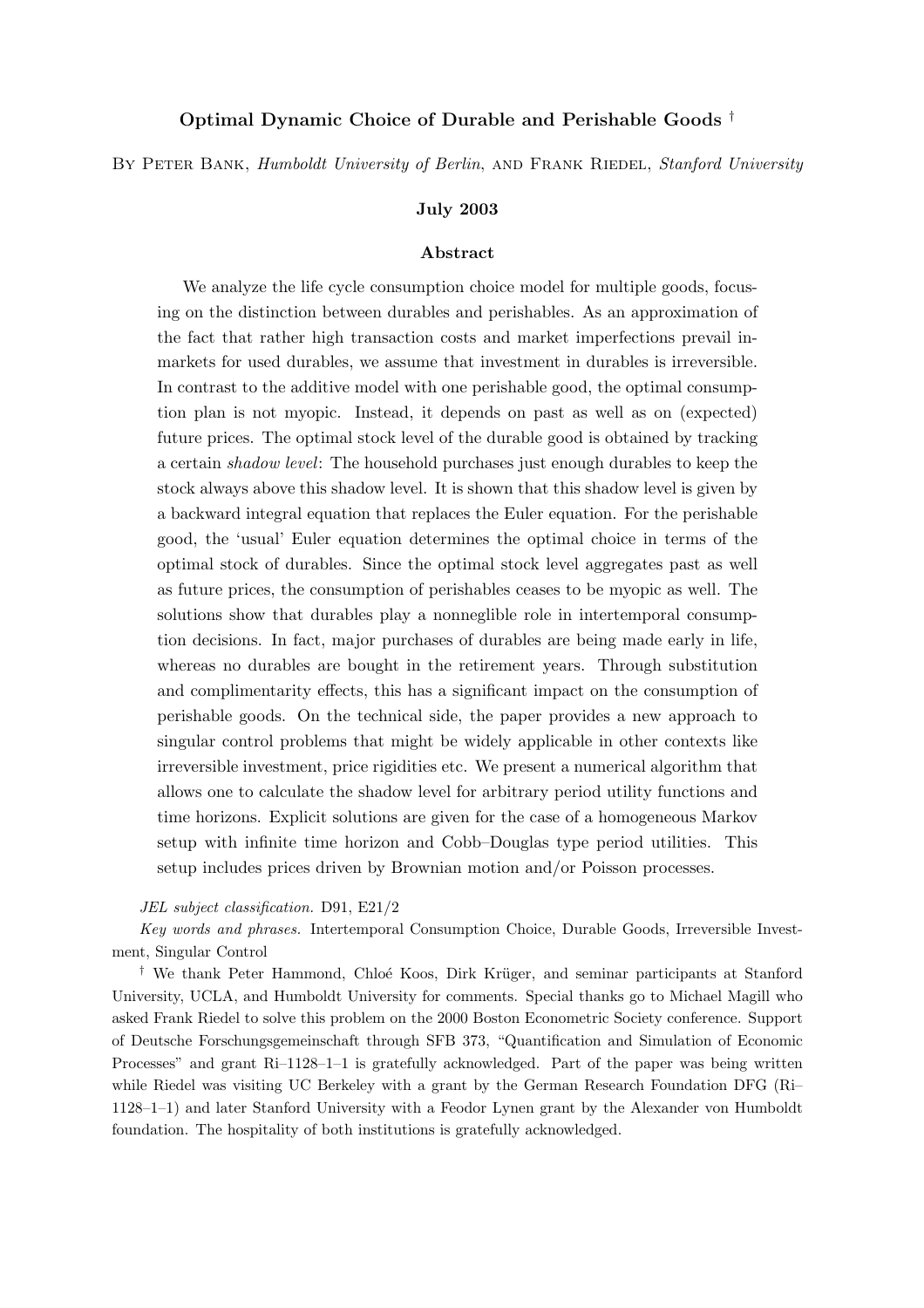## Introduction

Households face a complex intertemporal allocation problem. Uncertain of their future and confronted with a wide array of commodities, they are to choose a contingent consumption and investment plan for a long time horizon of, typically, about 30 years. A challenging part of the problem is the choice between perishable and durable goods. While perishables usually form the basis of daily survival and are thus purchased day by day, durables provide service over extended time periods and are renewed or repaired only when necessary. So, with current prices for perishable and durable goods and future expectations about those prices in mind, households balance the long term effects of durables and their immediate needs for perishable goods.

This interesting trade–off is rather seldomly addressed in the literature. In fact, due to the considerable complexity created already by time and uncertainty, most models of intertemporal consumption choice do not distinguish between durable and perishable goods and assume instead that there is only one (aggregate) good for consumption at each point in time. This makes it impossible to analyze the important tradeoff between consumption decisions across goods. However, as documented by, e.g., the Survey of Consumer Expenditures (provided by the US Dept of Labor, http://www.bls.gov/cex/csxreprt.htm), up to 30% of expenditures can be attributed to purchases of durable goods. It thus becomes an issue to analyze the utility maximization problem of a household who can consume both perishable goods as well as durables at the same time. This is the aim of the present paper.

Markets for used durables often suffer from rather high transaction costs. These costs are due to prevalent market imperfections, ranging from asymmetry of information and adverse selection, as illustrated nicely by Akerlof's (1970) celebrated lemons' model, to search and opportunity costs due to inefficient market organization. For a large number of durable goods such as apparel, footwear, furniture, and appliances, these transaction costs are so high as compared to the achievable resale price that owners refrain from trying to sell the good and prefer disposing of it altogether. Therefore, it is important to have transaction costs for durable goods in the model. In the spirit of a simplifying approach started by Arrow (1968), we assume that investments in such durables are irreversible. Note that this rules out durables with well established secondary markets such as houses for which an approach as proposed by Grossman and Laroque (1990) is more compelling. Taking a different point of view, one may also argue that in fact many commodities do not vanish immediately after purchase. Instead, even as perishable groceries as milk do provide utility over some period of time, leaving electricity as a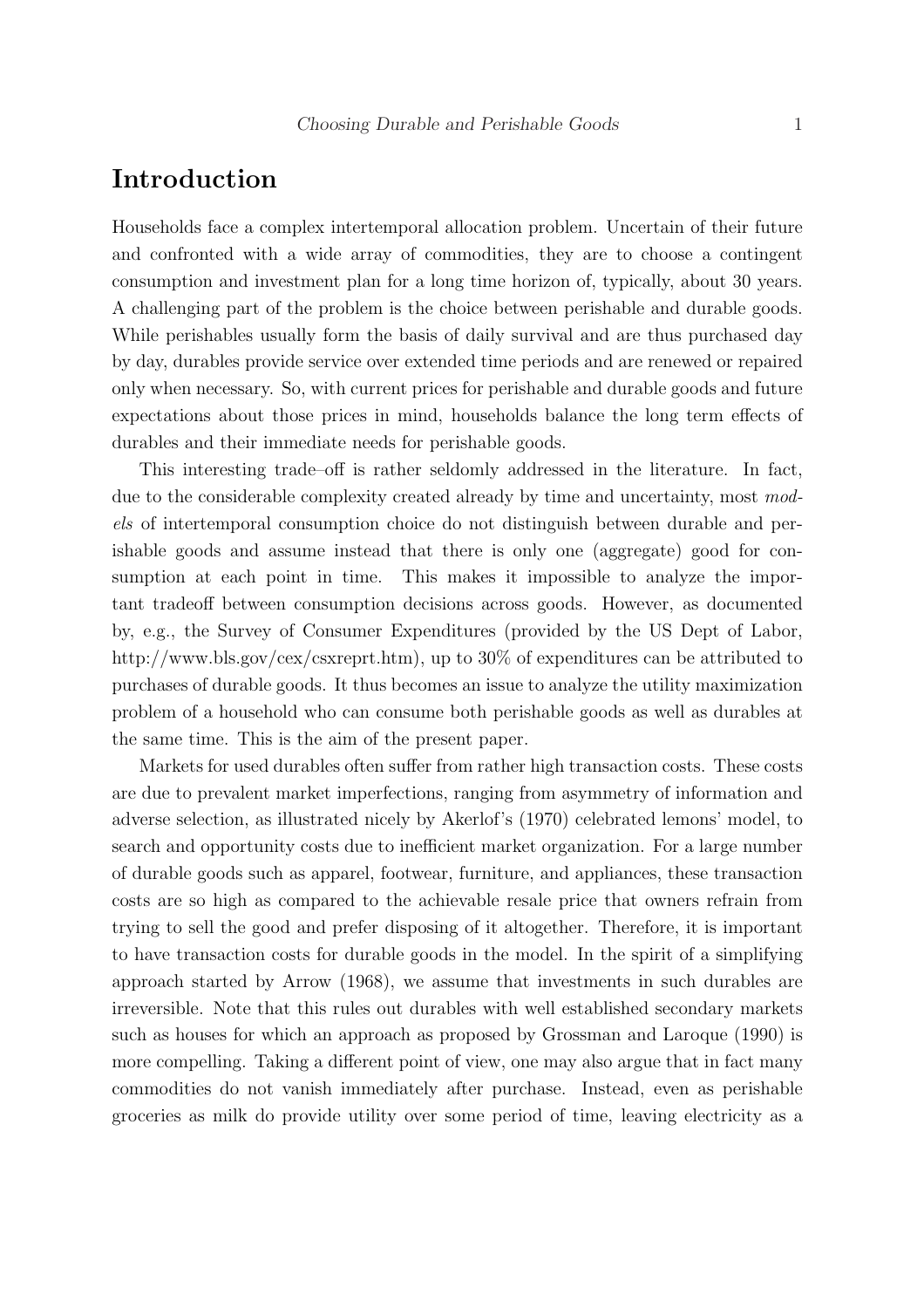notable exception. In this interpretation, the good's service flow is to be seen as the level of satisfaction provided by the recent past consumption of the good — and such a satisfaction level is not traded, of course. The latter interpretation corresponds to the Hindy, Huang, Kreps (1992) approach.

We obtain the following results. The household consumes perishables in such a way that marginal period utility in the perishable good is proportional to its price. Stated differently, an Euler equation holds true, similar to the case without durables. However, marginal utility in the perishable good directly depends on the current stock of the durables. The slope of indifference curves between consumption of the perishable today and tomorrow thus depends on the stock level of the durable, and so considerable cross effects occur. For example, in a deterministic world, if the subjective discount factor is equal to the interest rate, consumption of the perishable good is constant over time when durables are not taken into account. With durables, however, hump–shaped patterns of consumption of the perishable good can emerge due to the cross effects.

Purchases of the durable involve more complex considerations by the household since it provides service flow over extended periods of time. The decision whether to buy some amount of the durable good depends on the current stock level and on future expectations about prices and wealth. In order to describe the optimal purchasing behavior, we introduce an auxiliary concept, the *minimal shadow stock level* which gives an optimal lower bound for the stock of durables to be held at each point in time. The minimal shadow stock level solves a generalized Euler equation. In a Markov framework with Cobb–Douglas period utility, the minimal shadow level solves indeed the 'usual' Euler equation one obtains in the frictionless model without any transaction costs. Hence, the minimal shadow level is, in this case, the stock level a household (with a suitably adjusted wealth level) would entertain with a perfect resale market. The optimal stock can be derived from the minimal shadow level in a straightforward manner: The household purchases just enough to keep the stock level at or above the minimal shadow level.

This type of purchasing behavior has important implications for comparative statics. Although the shadow level reacts directly when there are exogenous price shocks or new information is released, this does not necessarily imply a change in purchasing behavior. Indeed, if the current stock level is way above the optimal shadow level then small changes in prices do not affect the purchasing behavior at all: We thus have an explanation for 'sticky' behavior by households. If the current stock level is directly at the optimal shadow level, changes in prices do have an impact on purchasing behavior. A higher price of the durable, e.g., leads to an immediate stop of purchases—we have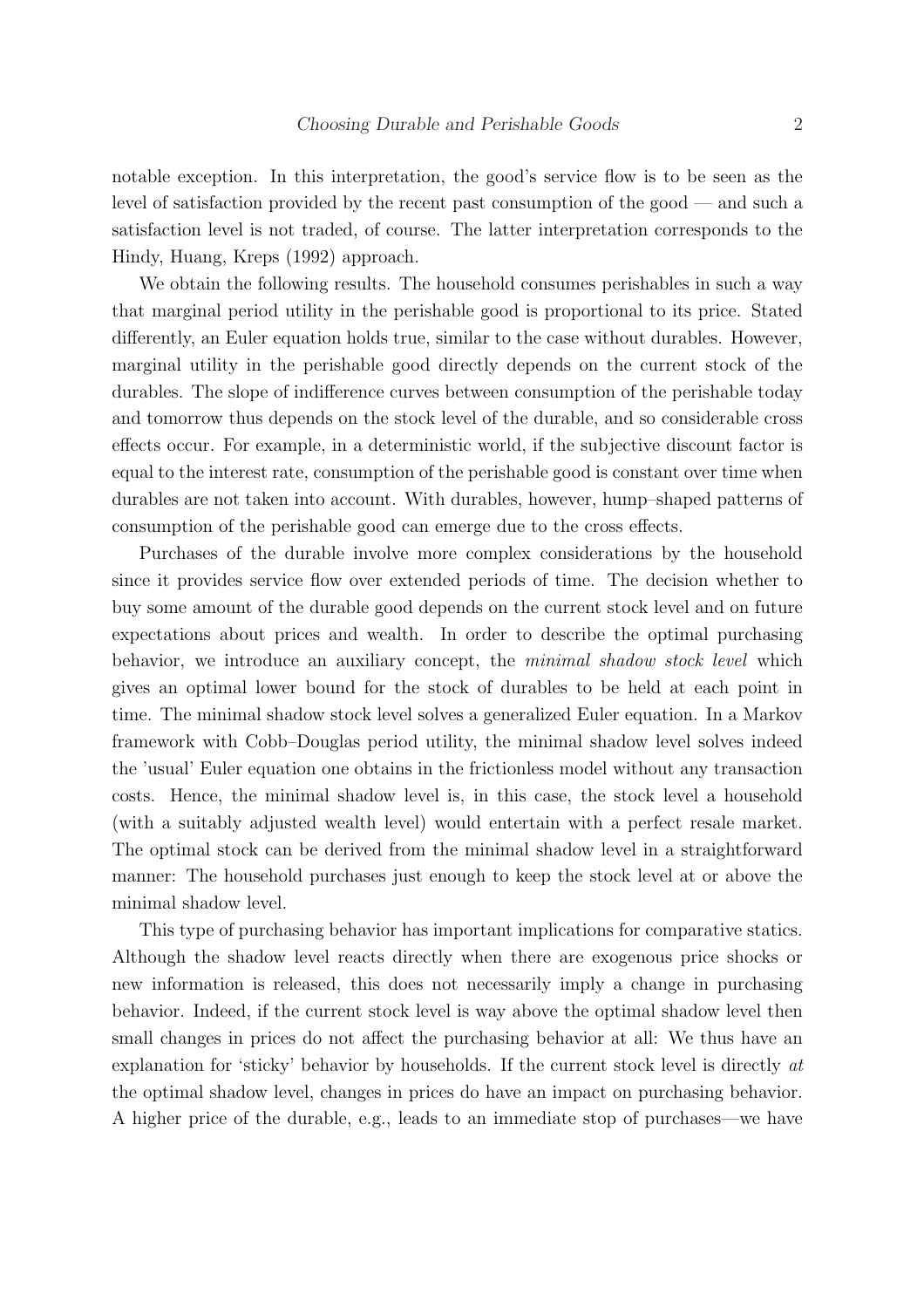some kind of infinite downward elasticity here. Good news, like a lower price for the durable, lead to more purchases in the 'standard' way— the upward impact is less drastic, therefore.

The same kind of stickiness carries over to the cross effects. We illustrate this for the case when durables and perishables are complements. In that case, purchases of the durable are always accompanied by purchases of the perishable good. However, purchases of the perishable, due to, e.g., lower perishable prices, do not necessarily entail purchases of the durable since the current stock may be high enough. Even with a completely symmetric utility function, durability and irreversibility thus create asymmetric price impacts on consumption behavior.

For perishable goods and time–separable utility functions, the first order conditions imply that properly discounted marginal period utility is a martingale. If it is suitable to approximate marginal period utility in a linear way, one concludes that detrended consumption is also a martingale. This is Hall's (1978) Random Walk Theorem. Mankiw (1982) extends Hall's analysis to durable goods, and concludes that durable good expenditure should follow an ARMA(1,1) process. The data reject this hypothesis. Our model predicts that properly discounted marginal period utility in the perishable good is a martingale, whereas the stock of durables is governed by the running maximum of a stochastic process. Under some parametric assumptions, that stochastic process is a semimartingale. Therefore, purchases of durable goods should be related to all time highs in some index process. This could be a weighted average of perishable and durable prices, or a stock index, e.g. It might be tempting to test this hypothesis empirically.

In the remaining part of this introduction, we discuss the more technical contributions of our approach in more detail.

To start with, let us describe the mathematical model. At each point in time, utility is obtained both from the consumption of perishables and the service flow generated by the stock of durables. We assume that the service flow from durables is proportional to the stock held. This stock decays over time with some exponential rate. We consider general concave period utilities which are not necessarily separable and thus allow us to account for cross effects between durable and perishable goods. These cross effects are illustrated by the marginal utilities with respect to additional perishable and durable consumption. In fact, at a given point in time, marginal utility in the perishable good is a function both of current consumption of the perishable good and of the current stock of durables. The marginal utility with respect to durable consumption is more complex. Additional purchases of the durable affect future marginal utilities since they not only yield a higher service flow today, but also in any future point in time. As a consequence,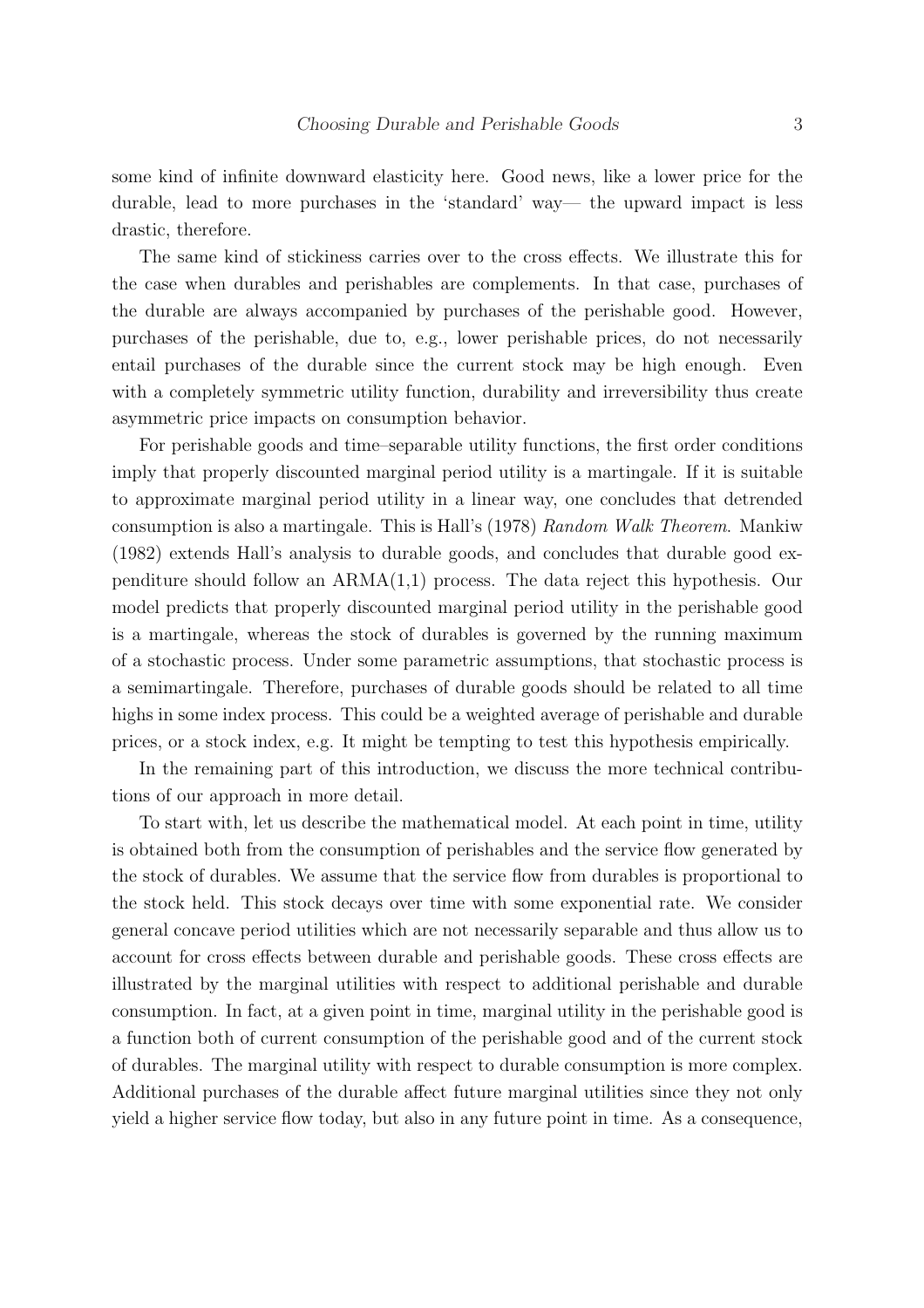the marginal utility in the durable aggregates the properly discounted future marginal period utilities. In particular, the marginal rate of substitution for durables between two periods is directly affected by the consumption decision in other periods.

We use a Lagrangian first order approach to address the household's utility maximization problem. This allows for essentially arbitrary price processes; in particular, we do not need the usual Markovian assumptions which are necessary for an approach by dynamic programming. The non-separability of our utility function entails that the first order conditions for optimal consumption of perishable and durable goods are interdependent. Yet, the purely local form of the utility gradient for consumption of perishables allows us to disentangle these two conditions: We can describe explicitly the optimal plan for perishables in terms of the plan for durables. Plugging this description into the first order condition for durable consumption, we are left with a transformed first order condition only involving the durable consumption plan. The main complication arises then from the fact that the first order condition for the durable good need not (and typically will not) be binding because durables cannot be sold. As a consequence, determining the optimal consumption plan for durables is rather involved and relies on a new key concept which we call the minimal shadow level of durable stock. This shadow level describes the evolution of the minimal stock of durables the agent would feel comfortable with at each point in time and in each scenario. The optimal consumption plan for durables can be recovered from this process following the simple rule to always purchase just enough of the durable good to keep the stock of durables above the minimal shadow level. We provide a stochastic backward equation which characterizes this minimal level process. This equation may be viewed as a substitute for the Hamilton–Jacobi–Bellman equation in our non–Markovian setting, and it explicitly relates the level process with the prices of durable and perishable goods, with the agent's preference structure, and with the economy's information flow. This kind of backward equations is studied in Bank and ElKaroui (2002) and, using some of their results, we characterize the solution of the minimal level equation in terms of an non–standard optimal stopping problem.

With an infinite time horizon and a Cobb-Douglas-utility, the method yields closed– form solutions for a wide range of price dynamics, including Brownian motion, Poisson processes and, in fact, general L´evy processes as driving factors. As mentioned above, it turns out that in such a setting the minimal shadow stock level is proportional to the optimal level which would be chosen in a world where the durable good trades without frictions. This explicit solution reveals a remarkable asymmetry in consumption behavior during booms and crashes in the durable good market. In fact, at times when prices for durables soar, our model predicts that this leaves the consumption rate for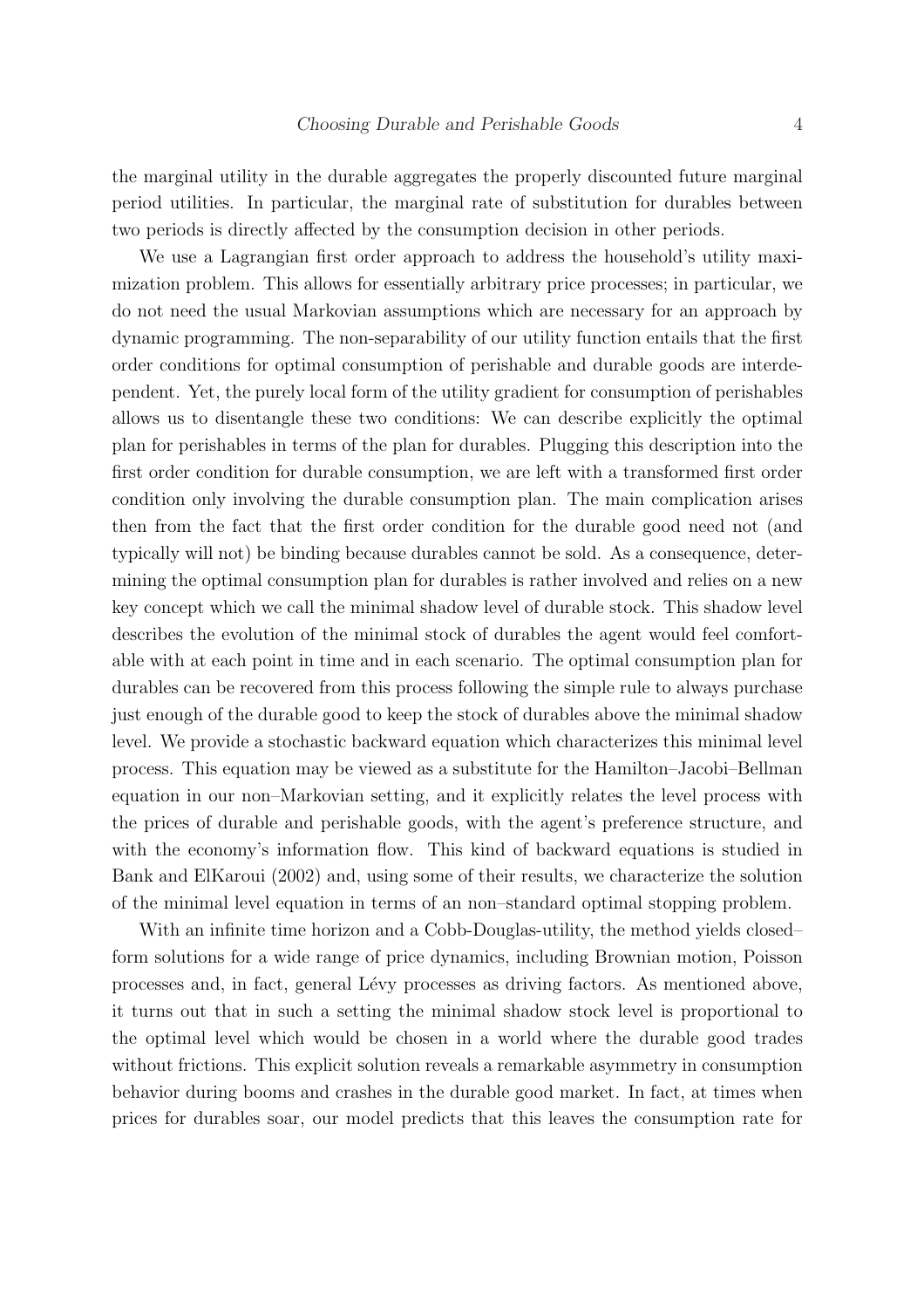perishables essentially unaffected. By contrast, when prices for durables plummet this not only triggers additional consumption of durables but has also a direct impact on the agent's purchases of perishables.

We also discuss some algorithmic aspects of the choice problem. In a first step, we show how our approach has a natural counterpart in discrete time models. Therefore, we solve both the continuous–time as well as the discrete time model. Moreover, we show that the discrete time solutions converge to the continuous time solution. Of course, this is an important robustness property of the model. For the minimal level equation in discrete time, we provide an efficient algorithm that allows to calculate the minimal shadow level for all utility functions and time horizons.

We conclude the introduction by reviewing some related literature. Hindy and Huang (1993) study a model with one durable good in a Brownian framework with constant coefficients. They provide explicit solutions for power utility functions. Their model is complemented by our previous work (Bank and Riedel (2001)), where we develop the level equation approach and extend Hindy and Huang's explicit solutions to the class of L´evy processes. Cuoco and Liu (2000) study a model with one durable good which can be resold with transaction costs. They work in a Brownian framework with power utilities, and show that the optimal policy keeps the fraction of stock and wealth in between two constant bounds. Grossman and Laroque (1990) develop a model with one durable good which can be resold only as a whole, incurring transaction costs. They show that a so–called  $(s, S)$ –policy is optimal. Damgaard, Fuglsbjerg, and Munk (2000) generalize their model to a two good model including a perishable good. Detemple and Giannikos (1996) analyze a two good model in which one good is perishable and the other good provides 'status' as well as 'service'. Status is interpreted as being a perishable good, whereas service is modelled as durable, as in our model. Moreover, status and service are perfect substitutes. The assumption that status is perishable ensures that the (quasi–)durable good is purchased at every point in time (under appropriate conditions). Technically, this avoids the problems created by non-binding first order conditions. The optimal solution is found by solving a backward stochastic differential equation. Dunn and Singleton (1986) derive testable restrictions for bond returns from the first order conditions of a Cobb–Douglas separable utility function over perishable and durable goods; they assume that the durable good can be resold without transaction costs. Mamaysky (2001) discusses implications for the term structure of interest rates. Last not least we note that the present paper bears relation to the literature on irreversible investment as started by Arrow (1968); see Pindyck (1991) for an overview. In fact, the methodology presented here is bound to have applications for these problems, as future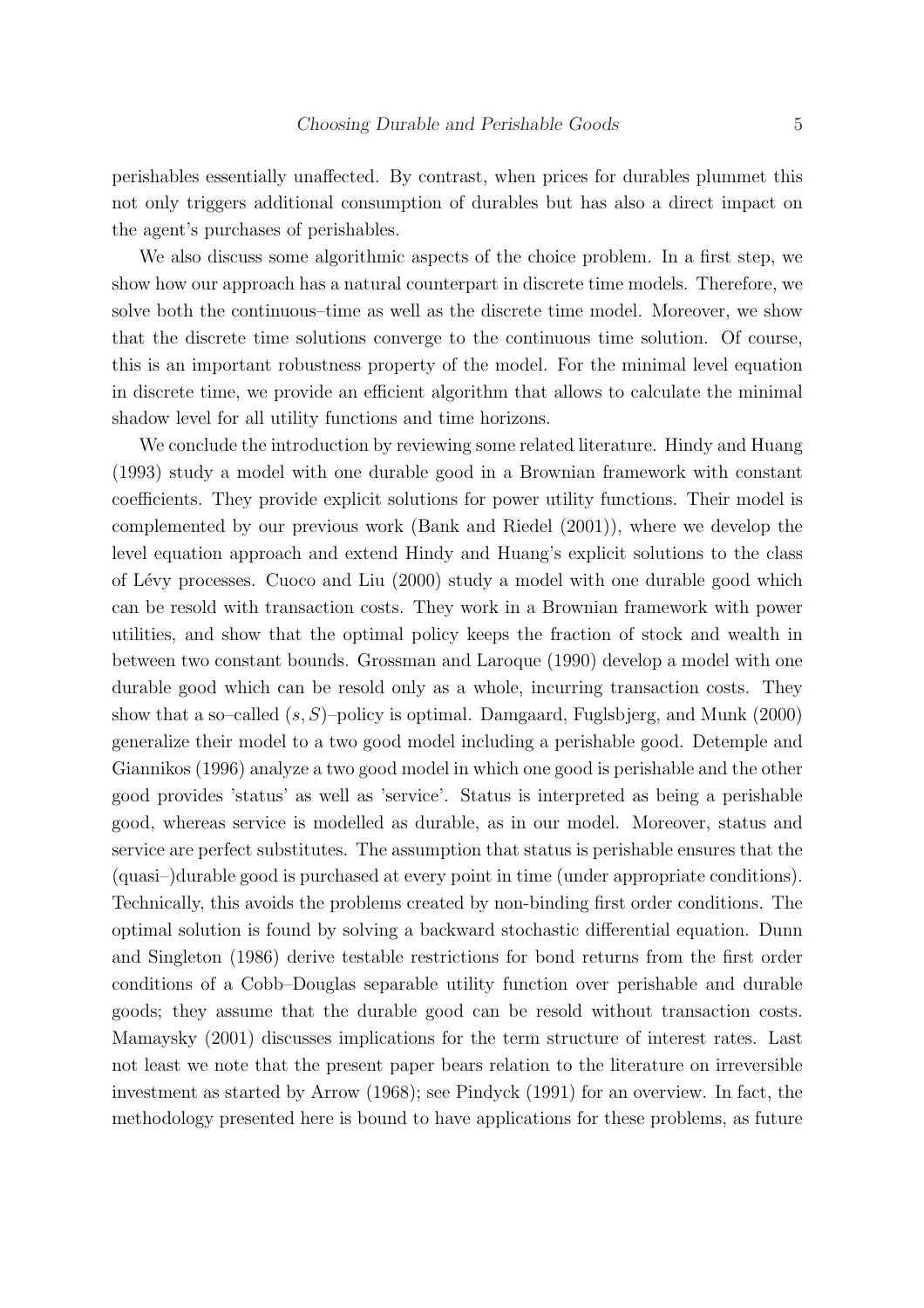work will hopefully show.

The paper is organized as follows. The next section formulates the problem. Section 2 characterizes the optimal consumption choices, and Section 3 provides the numerical algorithm as well as explicit solutions.

### 1 Statement of the Problem

The consumer chooses a contingent consumption plan for one perishable and one durable good over his time horizon  $T \in (0,\infty]$ . Uncertainty is described by a filtered probability space  $(\Omega, \mathcal{F}, (\mathcal{F}_t)_{0\leq t\leq T}, \mathbb{P})$ , where  $\Omega$  is the set of states of nature,  $\mathcal{F}$  a  $\sigma$ -field on  $\Omega$ containing all possible events,  $\mathcal{F}_t$  the information available at time t, and  $\mathbb P$  a probability measure on the measurable space  $(\Omega, \mathcal{F})$ . The information flow  $(\mathcal{F}_t)_{0 \leq t \leq T}$  is assumed to satisfy the usual conditions of right continuity and completeness.

Consumption of the perishable good occurs in rates, and we let  $c_t(\omega)$  describe the period consumption rate of the perishable good at time t in state  $\omega$ . As usual, we will omit the state variable  $\omega$  in the following. Of course, the consumption choice  $c_t$  cannot depend on future information. Therefore, the process  $c = (c_t)_{0 \leq t \leq T}$  is taken to be a nonnegative, optional process.

In contrast to the perishable good, the durable provides utility over longer periods of time. We let  $D_t$  denote the cumulative purchases of the durable good up to time t. Resale of the durable is not possible in our model, and the choice of durable consumption also has to be based on the available information. Therefore, D is a nondecreasing, right continuous, optional process. We set  $D_{0-} \stackrel{\Delta}{=} 0$  which means nothing has been bought before time 0. Note that we allow for jumps as well as for singular increases in  $D$ . This allows for purchases of durables in bulks (houses, cars, etc. ), as well as in a singular way which may obtain when purchases are related to singular events such as 'the Dow Jones reaches a new all–time–high'. Of course, the more 'standard' way of purchases in rates is allowed for as well. Formally, the consumption set is thus given by

$$
\mathcal{X}_{+} \stackrel{\Delta}{=} \{(c, D) \text{ :optional stochastic processes}
$$
  
*c* nonnegative  
*D* nondecreasing, right continuous with  $D_{0-} = 0$ 

Markets are complete in our model. At time 0, the consumer can buy one unit of the perishable good for contingent delivery at time t and state  $\omega$  at (forward) price  $\phi_t(\omega)$ . Similarly, the contingent state–price for the durable good is given by  $\psi_t(\omega)$ . Both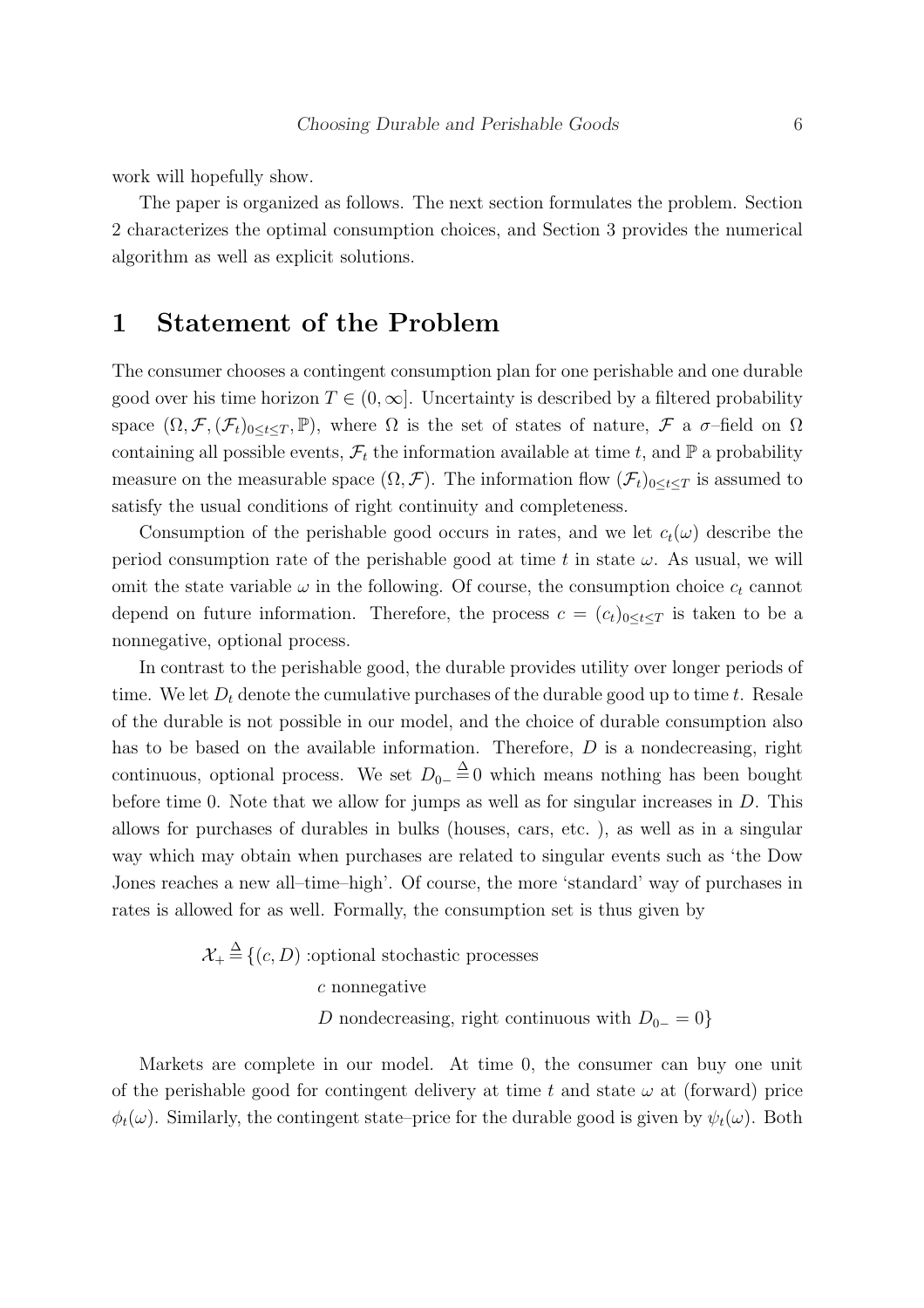processes  $\phi$  and  $\psi$  are assumed to be strictly positive and optional. The (forward) price of the consumption plan  $(c, D)$  is therefore

$$
\Pi(c, D) \stackrel{\Delta}{=} \mathbb{E} \int_0^T \phi_t c_t dt + \mathbb{E} \int_0^T \psi_t dD_t.
$$

The consumer has initial wealth  $w > 0$ , and so his budget set is

$$
\mathcal{B}(w) \stackrel{\Delta}{=} \{ (c, D) \in \mathcal{X}_+ : \Pi(c, D) \le w \} .
$$

The stock  $y^D$  of the durable good depreciates at rate  $\beta > 0$  as described by the evolution equation

(1) 
$$
dy_t^D = dD_t - \beta y_t^D dt, \ t \ge 0, \quad , y_{0-}^D = \eta \,,
$$

where the nonnegative constant  $\eta$  accounts for the possibility that the consumer starts with a positive stock at time 0. Hence,

$$
y_t^D = e^{-\beta t} \eta + \int_0^t e^{-\beta(t-s)} dD_s \quad (t \ge 0).
$$

Consumer's preferences are given by the von Neumann–Morgenstern utility functional

$$
U(c, D) \stackrel{\Delta}{=} \mathbb{E} \int_0^T u(t, c_t, y_t^D) dt.
$$

The felicity function  $u = u(t, c, y)$  is assumed to be jointly continuous in  $(t, c, y)$  and strictly increasing, strictly concave in  $(c, y)$  for fixed t. Moreover, we assume that u is continuously differentiable on the open cone  $\{(c, y) : c, y > 0\}$  and satisfies the Inada conditions

(2) 
$$
\partial_c u(t, 0+, y) = \partial_y u(t, i(t, \phi, 0+), 0+) = +\infty
$$

$$
\partial_c u(t, +\infty, y) = \partial_y u(t, i(t, \phi, +\infty), +\infty) = 0
$$

for all  $t, \phi, y > 0$ , where  $i(t, \cdot, y)$  denotes the inverse of  $\partial_c u(t, \cdot, y)$ .

In the sequel, we study the utility maximization problem:

(3) Maximize  $U(c, D)$  subject to  $(c, D) \in \mathcal{B}(w)$ 

<sup>&</sup>lt;sup>1</sup>It follows from concavity of  $u(t, \ldots)$  that  $\partial_y u(t, i(t, \phi, y), y)$  is decreasing in y. As a consequence, the limits for  $y \downarrow 0$  and  $y \uparrow +\infty$  occurring in (2) do in fact exist.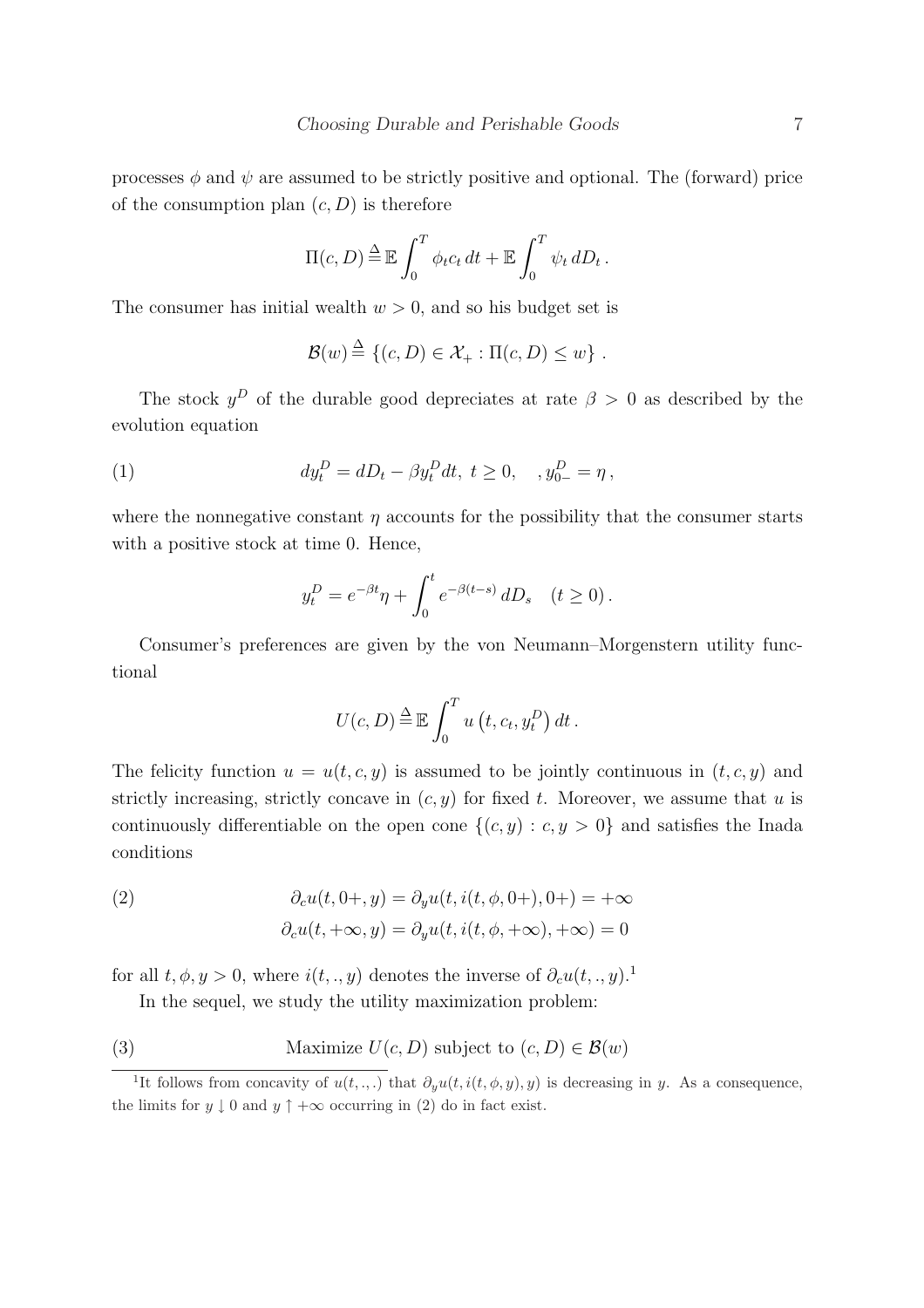under the standing assumption of well–posedness

$$
\sup_{(c,D)\in\mathcal{B}(w)} U(c,D) < +\infty.
$$

In order to ensure existence of a solution, we furthermore assume the (weak) integrability conditions  $\mathbb{E} \sup_{0 \le t \le T} \psi_t < +\infty$  and  $\mathbb{E}$  $\frac{C}{T}$  $\int_0^T \partial_y u(t, i(t, \phi, y), y) e^{-\beta t} dt < +\infty$ , as well as the regularity condition that  $\psi$  is lower-semicontinuous in expectation, i.e., that  $\liminf_{n} \mathbb{E} \psi_{T^n} \geq \mathbb{E} \psi_{T^0}$  for any monotone sequence of stopping times  $T^n$  taking values in  $[0, T]$  and converging to  $T^0$ .

# 2 Optimal Consumption Plans

In this section, we are going to show how the utility gradient approach can be used in order to construct optimal consumption plans for the utility maximization problem (3). The starting point for this approach is the well–known principle that at optimum marginal utility from consumption does never exceed a certain fixed multiple of the costs of consumption, and that equality holds true between these quantities whenever consumption actually occurs. Formally, this means that for some Lagrange parameter  $\lambda > 0$  an optimal plan  $(c^*, D^*)$  satisfies the first–order conditions

(4) 
$$
\nabla_c U(c^*, D^*)_t \leq \lambda \phi_t \quad \text{with } = \text{ whenever } c_t > 0 \quad (0 \leq t \leq T)
$$

and

(5) 
$$
\nabla_D U(c^*, D^*)_t \leq \lambda \psi_t \quad \text{with } = \text{ whenever } dD_t^* > 0 \quad (0 \leq t \leq T),
$$

where ' $dD_t^* > 0$ ' is short hand for 't is a time of increase for the non-decreasing process  $D^*$ '.

Of course, in order to make use of these first order conditions, we have to compute the utility gradients  $\nabla_c U$  and  $\nabla_D U$  explicitly. This is particularly easy for the gradient with respect to consumption of the perishable good c. Indeed, since additional consumption of the perishable good affects marginal felicity only at those times where additional consumption actually occurs, marginal utility in the perishable good is given by the marginal period felicity, just like in the additive model with a single perishable good:

(6) 
$$
\nabla_c U(c, D)_t = \partial_c u(t, c_t, y_t^D).
$$

In contrast, additional purchases of durables at a certain point in time affect all future marginal felicities since such purchases increase the stock of durables at any time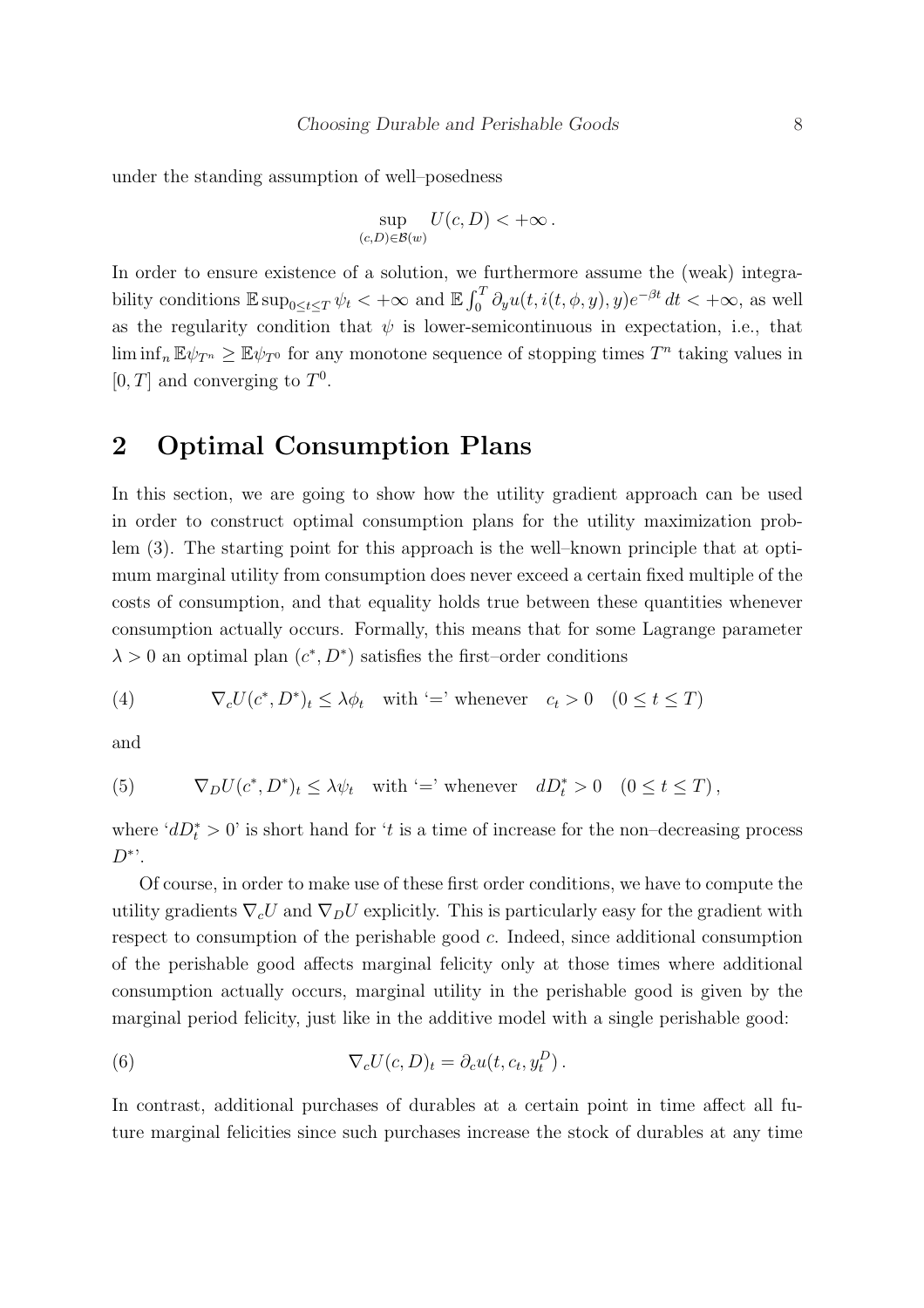afterwards. Clearly, as the durable good depreciates at rate  $\beta \geq 0$  this effect will decline accordingly and therefore we have to discount the future marginal felicities in the durable good. This leads us to the expression

(7) 
$$
\nabla_D U(c, D)_t = \mathbb{E}\left[\int_t^T \partial_y u(s, c_s, y_s^D) e^{-\beta(s-t)} ds \middle| \mathcal{F}_t\right]
$$

for the marginal utility of additional purchases of the durable good at time  $t$  when otherwise following the consumption plan  $(c, D)$ . The following lemma records this reasoning. It is the usual Kuhn–Tucker or saddle point theorem for the present setup.

Lemma 2.1 A consumption plan  $(c^*, D^*)$  which exhausts the initial wealth,  $\Pi(c^*, D^*) =$ w, and satisfies the first–order conditions (4) and (5) solves the utility maximization problem (3).

The next step in the utility gradient approach is to employ the explicit formulae for the utility gradients in order to determine the optimal consumption plan from the first order conditions (4) and (5). Again, this is particularly easy for the consumption plan for the perishable good: The Inada condition  $\partial_{\alpha}u(t,0,y) = +\infty$  ensures that marginal utility is infinite whenever the agent does not consume the perishable good. By our formula for the utility gradient  $\nabla_c U$  this is compatible with the first order condition (4) only if consumption of the perishable is made at every point time. Thus, an optimum  $(c^*, D^*)$  will satisfy

(8) 
$$
\partial_c u(t, c_t^*, y_t^{D^*}) = \lambda \phi_t
$$

for every  $t \in [0, T]$ . This equation determines the consumption plan for perishable goods  $c^*$  as a function of time t, instantaneous state–price  $\phi_t$ , and current stock level  $y_t^{D^*}$ :

(9) 
$$
c_t^* = i\left(t, \lambda \phi_t, y_t^{D^*}\right),
$$

where  $i(t,.,y) = (\partial_c u(t,.,y))^{-1}$  is the inverse of marginal felicity with respect to the perishable good.

Finding an optimal plan for the durable good is more involved since the Inada condition  $\partial_{\nu}u(t, c, 0+) = +\infty$  does not ensure that marginal utility in the durable good  $\nabla_D U$  is infinite in periods where no durables are consumed. In fact, as we shall see, the optimal plan typically includes extended periods of time where no durables are purchased and where we have strict inequality  $\langle \langle \rangle$  in the first order condition (5). The economic reason for this is that purchases of durable goods are irreversible and, thus, the agent cannot disinvest his stock of durables in order to benefit from 'high'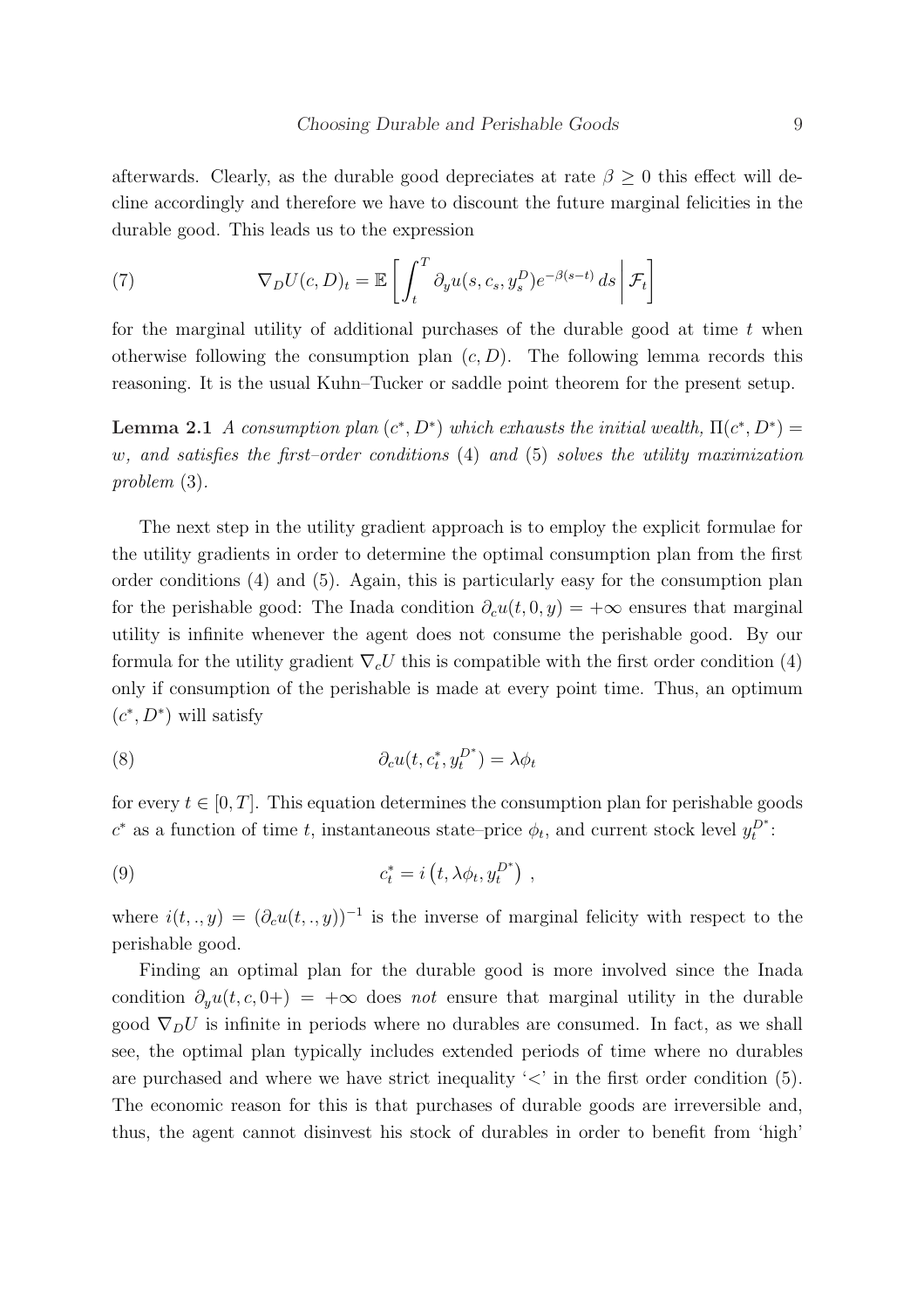prices for these goods in periods where the marginal utility from his stock of durables is comparably 'low'. As a technical consequence this entails that trying to proceed as for the perishable good, i.e., assuming equality in  $(5)$  and solving then for  $D^*$ , will not only be difficult but even impossible in general. Nevertheless it is possible to systematically deduce the optimal consumption plan  $D^*$  from an equality associated with the first order conditions (4) and (5). Instead of describing  $D^*$  directly, this equality characterizes an auxiliary process  $L = (L_t)_{0 \le t \le T}$  which we call the *minimal stock level*. This adapted process describes a time–varying lower bound for the optimal stock of durables to be held by the agent at each point in time. More precisely, the agent's optimal plan for durables is to *track the minimal stock level L*, i.e., to refrain from any purchases of durables whenever the current stock  $y_t^{D^*}$  is strictly above the time varying lower bound  $L = (L_t)_{0 \le t \le T}$ , and to purchase otherwise 'just enough' to ensure that  $y_t^{D^*} = L_t$ . Formally, this amounts to choose  $D^*$  as in the following definition.

Definition 2.2 Let L be a progressively measurable process with upper-right continuous paths<sup>2</sup>. A plan D is said to track the process L if the associated stock level  $y^D$  takes the form

$$
y_t^{D^*} = e^{-\beta t} \max\{\eta, \sup_{0 \le v \le t} L_v e^{\beta v}\} \quad (t \in [0, T]).
$$

The process D which tracks a given level L is unique, as one can easily see from  $(1)$ .

The next theorem shows that the optimal minimal stock level is characterized by a stochastic backward equation. This minimal level equation is specified in terms of the auxiliary function

(10) 
$$
v(t, \phi, l) \stackrel{\Delta}{=} \partial_y u(t, i(t, \phi, e^{-\beta t}l), e^{-\beta t}l) e^{-\beta t} \quad (t \in [0, T], \phi, l \in [0, +\infty)).
$$

**Theorem 2.3** Suppose  $L \geq 0$  is a progressively measurable process with upper-right continuous paths and  $L(T) = 0$  which solves the 'minimal level equation'

(11) 
$$
\mathbb{E}\left[\int_{s}^{T} v(t, \lambda \phi_t, \sup_{s \le v \le t} \{L(v)e^{\beta v}\}\) dt \middle| \mathcal{F}_s\right] = \lambda \psi_s e^{-\beta s} \text{ for all } s \in [0, T)
$$

where the function v is determined from agent's preferences via (10). Denote by  $D^*$  the process which tracks the level L, and let  $c^*$  be given by  $(9)$ . Then the consumption plan  $(c^*, D^*)$  solves the first-order conditions for optimality (4) and (5).

<sup>&</sup>lt;sup>2</sup>Progressive measurability and upper–right continuity of  $L$  ensure that the running supremum  $\sup_{0\leq v\leq t}\{L_{v}e^{\beta v}\}\$ is a right continuous, adapted process.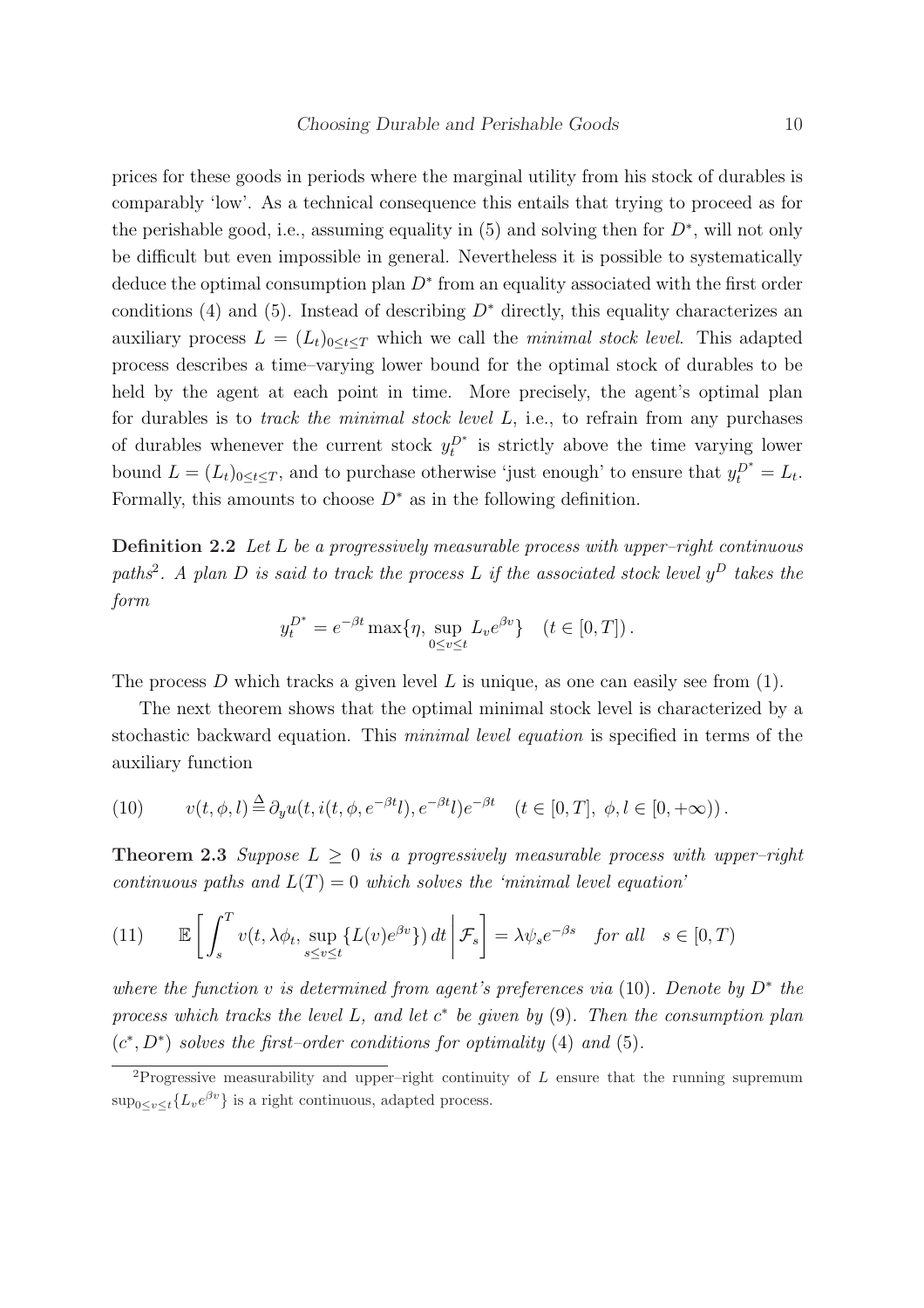**PROOF**: The process  $c^*$  satisfies the first order condition (4) by definition. To establish the other first order condition (5) at time  $t \in [0, T)$ , we note first that by definition of  $D^*$  we have for any  $s \in [t, T]$ 

(12) 
$$
y_s^{D^*} \ge \bar{L}_{t,s} \stackrel{\Delta}{=} e^{-\beta s} \sup_{t \le v \le s} \{ L_v e^{\beta v} \}.
$$

Concavity of the felicity function u implies that the function  $v(t, \phi, l)$  is decreasing in  $l \in [0, +\infty)$  for fixed  $(t, \phi)$ . Therefore, the preceding estimate yields

$$
\partial_y u(s, c_s^*, y_s^{D^*}) e^{-\beta s} = v(s, \phi_s, y_s^{D^*}) \le v(s, \phi_s, \bar{L}_{t,s}).
$$

From this we obtain upon integration over  $s \in [t, T]$  that

(13) 
$$
\nabla_D U(c^*, D^*)_t \leq \mathbb{E}\left[\int_t^T v(s, \phi_s, \bar{L}_{t,s}) ds \middle| \mathcal{F}_t\right] e^{\beta t} = \lambda \psi_t
$$

where the second equality follows from equation (11). This proves  $\nabla_D U(c^*, D^*) \leq \lambda \psi$ . Moreover, we know from the construction of  $D^*$  that whenever additional durables are purchased this is done so that  $y_t^{D^*} = L_t$  holds true. Since this implies that equality holds true in (12) for any  $s \geq t$ , we infer that equality also holds true in (13) whenever  $dD_t^* > 0$ . Hence,  $D^*$  satisfies the first order condition (5).

Theorem 2.3 establishes the usefulness of our concept of a minimal stock level of durables. The characterization of this process provided by the minimal level equation (11) can readily be used to check whether a given candidate actually is such a minimal level process (cf. Section 3 below). The theorem leaves open, however, how one can systematically construct such a minimal level L. This question will be addressed in the present section.

In order to gain more insight into the structure of the minimal level process  $L$ , let us assume our agent enters the economy at some stopping time  $S < T$ . He then has to choose his consumption plan  $(c^S, D^S) = (c_t^S, D_t^S)_{t \in [S,T]}$  for the remaining time period [S, T]. Suppose he has zero initial stock of durables at time S,  $y_{S-}^{D^S} = 0$ , and, finding this unsatisfactory, decides to immediately raise his stock to some state dependent,  $\mathcal{F}_{S}$ – measurable level  $l > 0$ . Suppose furthermore that after time S he refrains from any further purchases until at time  $S' > S$  either the time horizon has elapsed,  $S' = T$ , or he again wishes to raise his stock of durables,  $S' < T$ . Between time S and S', his stock of durables will then evolve according to  $y_t^{D^S} = le^{-\beta(t-S)}$ ,  $t \in [S, S']$ . We can therefore easily relate his marginal utility from purchasing durables at time S with the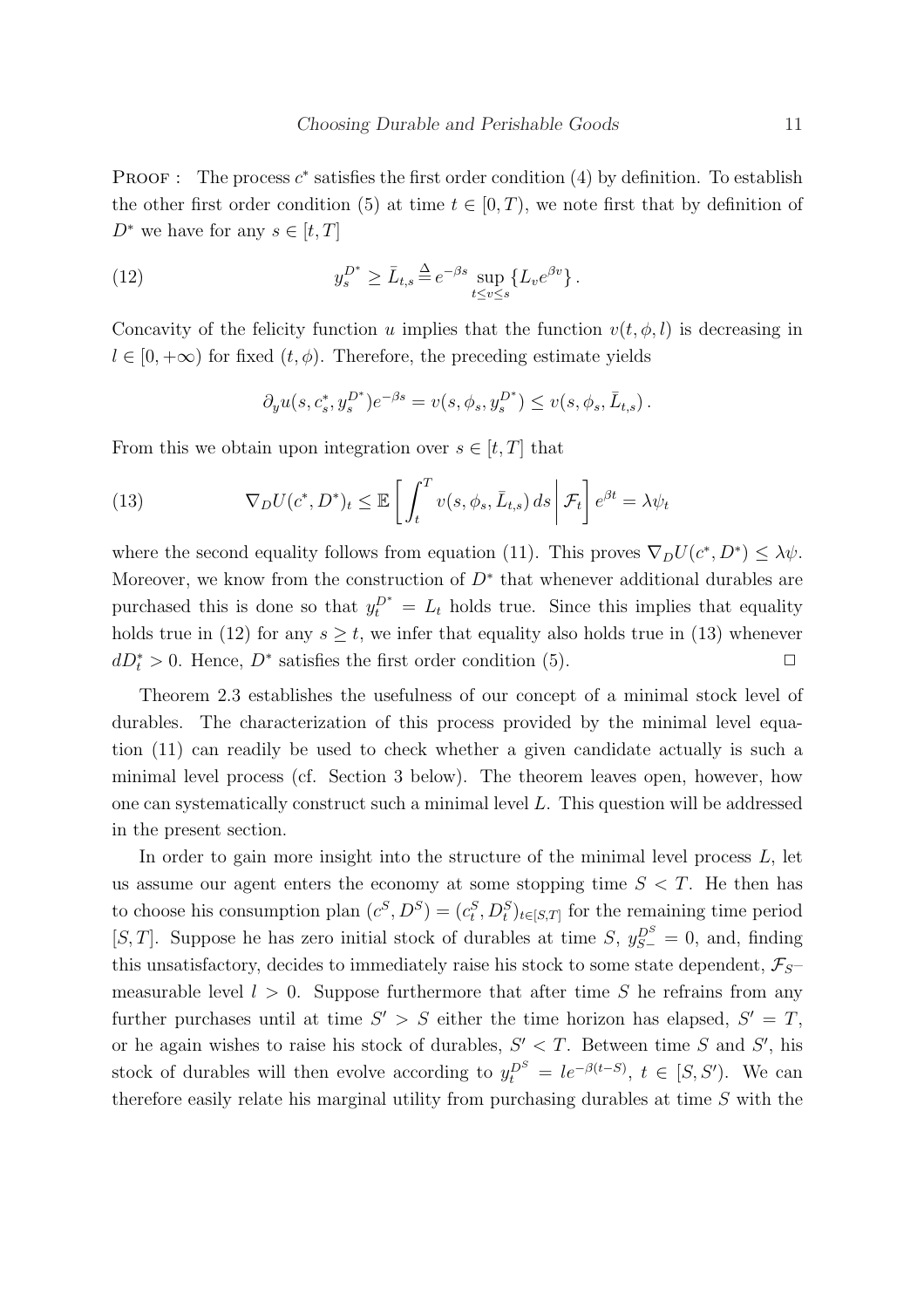corresponding marginal utility at time  $S'$ :

(14) 
$$
\nabla_D U(c^S, D^S)_{S} = \mathbb{E} \left[ \int_{S}^{S'} \partial_y u(t, c_t^S, le^{-\beta(t-S)}) e^{-\beta(t-S)} dt \middle| \mathcal{F}_S \right] + \mathbb{E} \left[ e^{-\beta(S'-S)} \nabla_D U(c^S, D^S)_{S'} \middle| \mathcal{F}_S \right].
$$

Now, assume that the chosen consumption plan  $(c^S, D^S)$  is in fact optimal with Lagrange parameter  $\lambda$ , say. Then it follows from the first order condition (4) that

(15) 
$$
c_t^S = i(t, \lambda \phi_t, y_t^{D^S}) \quad (t \in [S, T]).
$$

Moreover, the first order condition (5) yields that

(16) 
$$
\nabla_D U(c^S, D^S)_S = \lambda \psi_S \text{ and } \nabla_D U(c^S, D^S)_{S'} = \lambda \psi_{S'} 1_{\{S' < T\}},
$$

where the indicator function in the last term accounts for the possibility that in some states of the world S may already be the last time for purchases of durables (whence  $S' = T$  and  $\nabla_D U(c^S, D^S)_{S'} = \nabla_D U(c^S, D^S)_T = 0$ . Plugging Eqs. (15) and (16) into (14) yields the relation

(17) 
$$
\mathbb{E}\left[\int_{S}^{S'} v(t, \lambda \phi_t, le^{\beta S}) dt \middle| \mathcal{F}_{S}\right] = \mathbb{E}\left[\lambda \psi_{S} e^{-\beta S} - \lambda \psi_{S'} e^{-\beta S'} 1_{\{S' < T\}} \middle| \mathcal{F}_{S}\right]
$$

where  $v$  denotes the auxiliary function defined in  $(10)$ .

Plainly, for any stopping time  $S < T$  there may be many pairs  $(l, S')$  of  $\mathcal{F}_{S}$ measurable random variables l and stopping times  $S' > S$  which satisfy (17). In fact, it follows from the Inada conditions (2) that for any  $S' > S$  in the class  $S'(S)$  of stopping times for which the right hand side in (17) is nonnegative, there exists an almost surely unique  $\mathcal{F}_S$ -measurable random variable  $l = l_{S,S'}$  such that (17) holds true. Our preceding considerations suggest that all these random variables  $l_{S,S'}$  are reasonable candidates for the optimal stock level our agent should choose when entering the economy at time S. Since we are interested in the minimal level of durable stock to hold at time S, it is natural to consider minimum or more precisely the essential infimum of all these random variables. In fact, in conjunction with Theorem 2.3 the following Theorem 2.4 shows that this infimum actually yields the optimal initial stock level to be chosen at time S: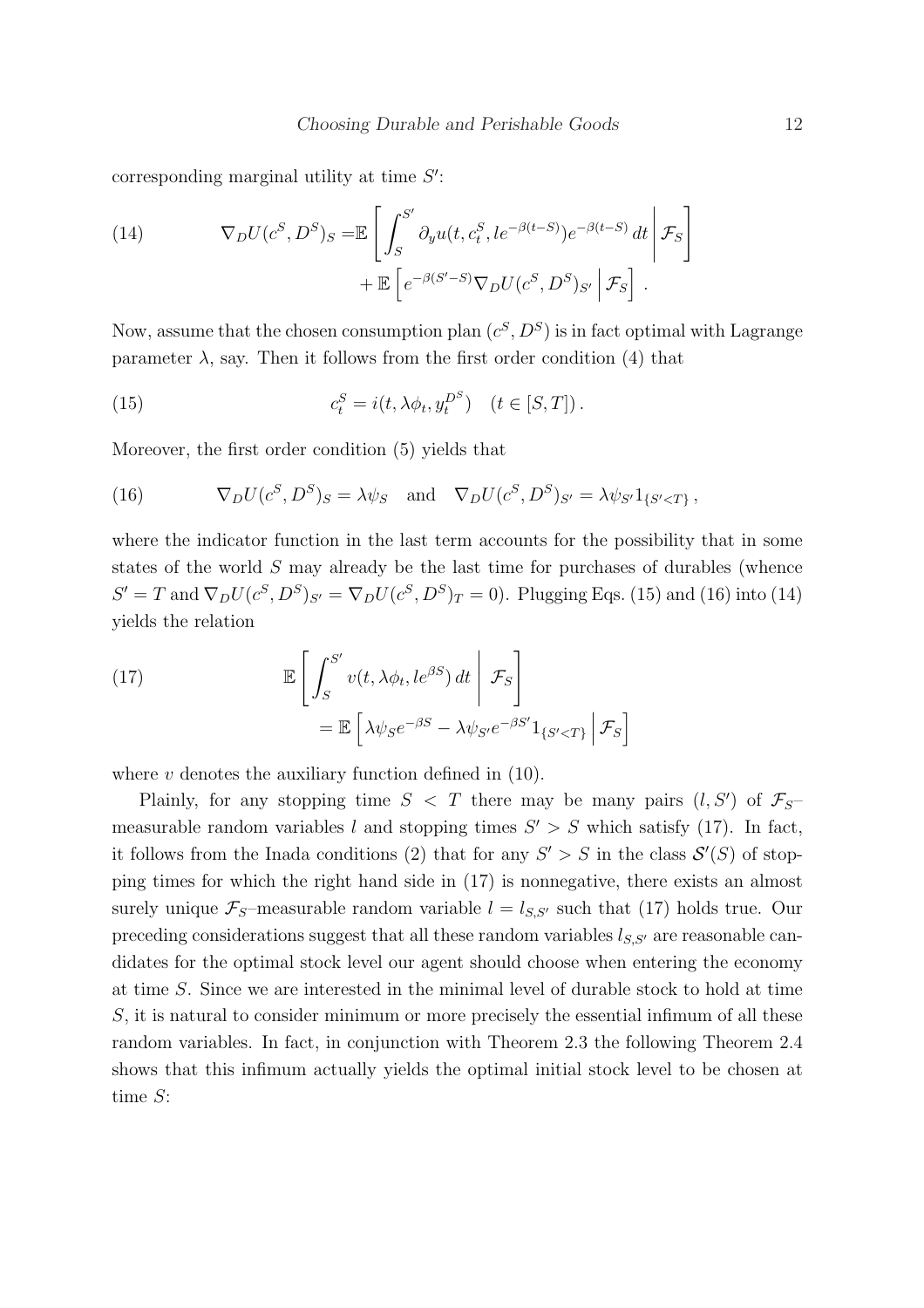**Theorem 2.4** There exists a progressively measurable process  $L = (L_t)_{0 \le t \le T} \ge 0$  with upper–right continuous paths and  $L_T = 0$  which solves the minimal level equation (11). At any stopping time  $S < T$  this process is uniquely determined by

(18) 
$$
L_S = \underset{S' \in \mathcal{S}'(S)}{\text{ess inf}} l_{S,S'} ,
$$

with  $S'(S) = \{S'stopping \ time : S' > S, \mathbb{E}\}$ £  $\lambda \psi_S e^{-\beta S} - \lambda \psi_{S'} e^{-\beta S'} 1_{\{S' < T\}}$  $|\mathcal{F}_S|$  $> 0$ ª .

The proof is given in the appendix.

## 3 Explicit Solutions

In this section, we are going to show how explicit solutions to our minimal level equation can be obtained. In the first part, we are going to focus on computational aspects of this problem. We prove consistency of suitable discrete time approximations to the utility maximization problem, and we provide an efficient and easy to implement algorithm which computes the minimal level process in such a discrete time framework. In the second part, we are going to work in a 'homogeneous' continuous-time framework where the minimal level equation (11) can be verified directly for a suitable candidate. This allows us to determine the minimal level process in closed form and to describe explicitly the implied optimal consumption behavior.

### 3.1 Discrete Time and Numerical Solutions

In this section, we present an algorithm that calculates the optimal consumption plans for the corresponding utility maximization problem in discrete time. Moreover, we show that these discrete–time solutions converge to the continuous–time solution as the mesh of the grid vanishes. This is important in two regards. From a theoretical perspective, it is important to know that the discrete–time model converges to the continuous– time model; if that was not the case, the continuous–time model would be of limited value since our observations are clearly finite. From a computational perspective, it is very useful to have an algorithm that computes the optimal plans for arbitrary utility functions and underlying stochastics. This will be very useful for future applications hopefully.

### 3.1.1 The Discrete–Time Model

Let us assume that the market for durable goods allows for purchases only at a finite number of times  $0 = t_0 < t_1 < \ldots < t_n < t_{n+1} = T$ . Then our agent's problem is to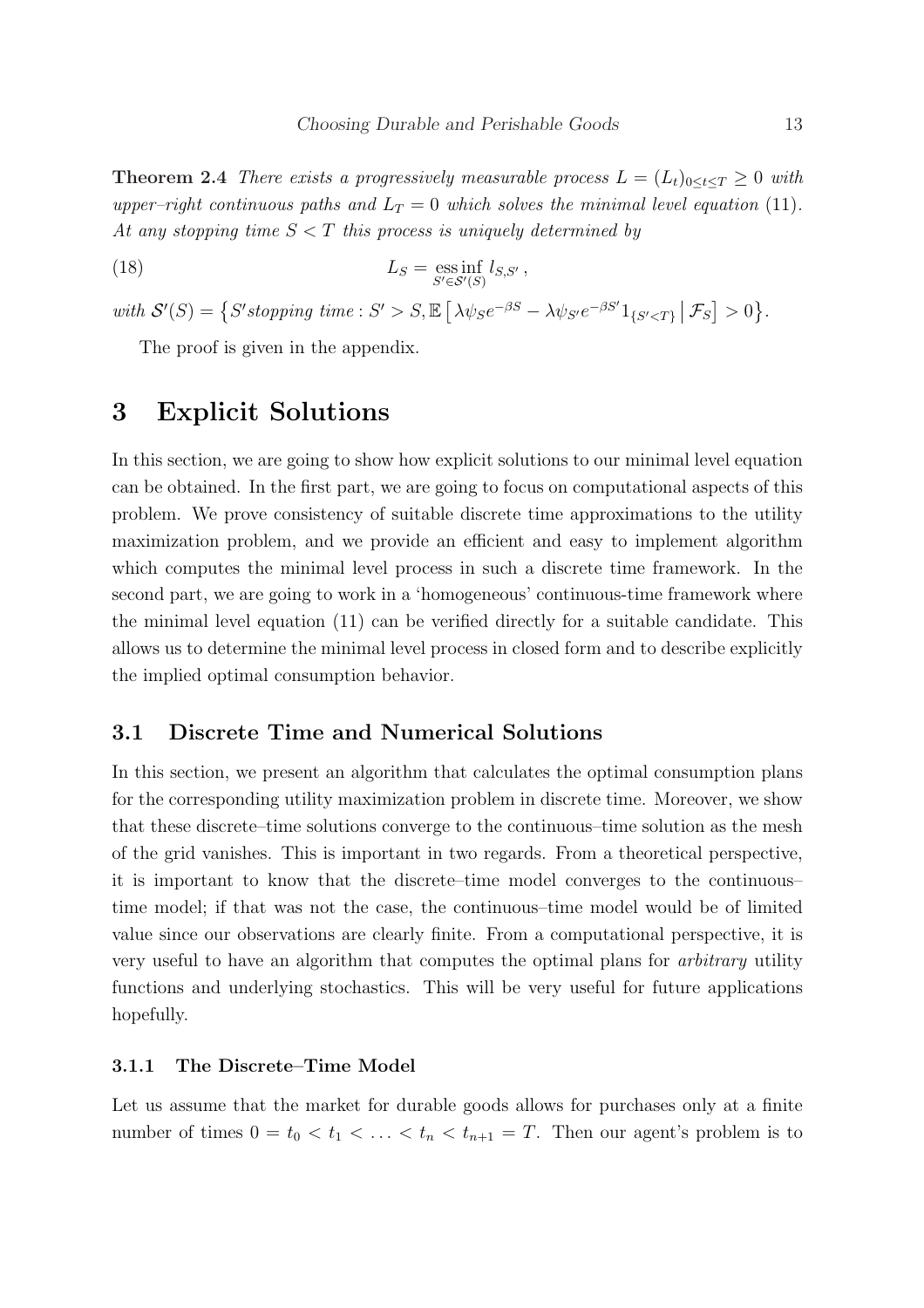maximize his utility  $U(c, D)$  not only subject to the budget constraint  $\Pi(c, D) \leq w$ , but also subject to the feasibility constraint that  $dD_t > 0$  only for  $t \in \tau \stackrel{\Delta}{=} \{t_0, \ldots, t_{n+1}\}.$  A nice feature of the present utility model is that allows for a simple proof of consistency with respect to such time discretizations if the state–price deflators  $\psi$  takes the form with respect to  $\psi_t = \exp \left(-\int_0^t$ For such time discretizations if the state–price deflators  $\psi$  takes the form  $\int_0^t r_s ds$   $M_t$  for some integrable interest rate process  $r \geq 0$  and a martingale M. This is the usual form for state–price deflators in financial economics.

**Theorem 3.1** As the mesh  $||\tau|| = \max_i |t_i - t_{i+1}|$  of the partition  $\tau$  tends to zero, the utility which is obtained by the optimal plan for the discrete time problem tends to the utility obtained in the continuous time problem.

The proof is given in the appendix.

It is easy to see that in the present discrete–time setting the first order condition for optimality (4) remains unchanged, and therefore, given a plan  $D^*$  for purchases of durables, the corresponding optimal consumption plan for perishable goods is described by (14). Also the first order condition (5) carries over to the present discrete–time setting with the only modification that  $\nabla_D U(c^*, D^*) \leq \lambda \psi$  merely must hold true on  $\tau \subset [0, T]$ . As a consequence, also the 'level principle' describing optimal consumption rules as in Theorem 2.3 still holds true: there is an adapted process  $L = (L_t)_{t \in \tau}$  with  $L_T = 0$  such that the optimal purchase plan for durables at some time  $t \in \tau$  is to refrain from further purchases if the current stock of durables satisfies  $y_{t-}^{D^*} \geq \psi_t$  and to buy otherwise just enough to ensure that  $y_t^{D^*} = L_t$ . The process L is characterized as the unique adapted solution to the discrete–time minimal level equation

(19) 
$$
\mathbb{E}\left[\int_{s}^{T} v(t, \lambda \phi_{t}, \max_{v \in \tau \cap [s,t]} \{L(v)e^{\beta v}\}\) dt \middle| \mathcal{F}_{s}\right] = \lambda \psi_{s} e^{-\beta s} \text{ for all } s \in \tau \cap [0,T).
$$

### 3.1.2 Numerical Solution

There are several possibilities to compute the minimal level process L characterized by (19). The most obvious way is to solve successively for  $L_{t_n}, L_{t_{n-1}}, \ldots, L_{t_0}$  in (19). This, however, would involve the calculation of ever more complicated conditional expectations and would thus result in a rather tedious, time–consuming task. On the other hand, one could use the discrete–time analogue of (18) and compute for each  $S \in \tau$  the essential infimum of all the random variables  $l_{S,S'}$  where S' varies over the stopping times with values in  $\tau \cap (S, T]$  for which the right side in (17) is positive. These random variables are comparably easy to determine. However, the set of all stopping times  $S'$ to be considered can be huge so that the performance of such a naive approach would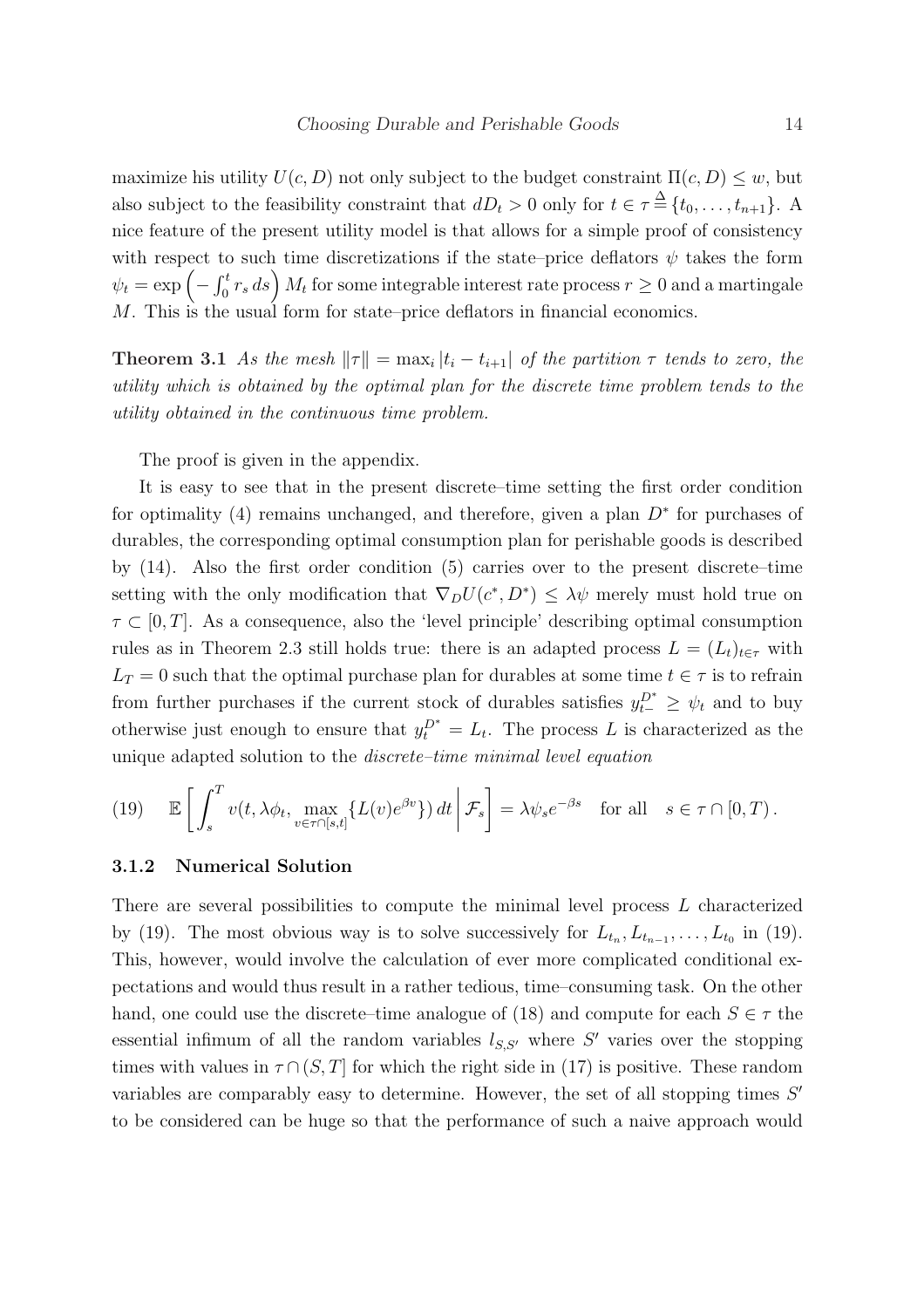be pretty poor. It is therefore interesting to note that the number of stopping times  $S'$  to be taken into account to determine  $L_S$  from (17) can be reduced considerably. Indeed, as proved in Bank and Föllmer (2003), it suffices to consider for  $S = t_i \in \tau$  the increasing sequence of stopping times  $S'_0 \triangleq t_{i+1} \leq S'_1 \leq \ldots$  where  $S'_{n+1}$  is obtained from  $S'_n$  by letting

$$
S'_{n+1} \stackrel{\Delta}{=} \inf \{ t \in \tau \cap (S'_n, T] : L_t e^{\beta t} \ge L_{S'_n} e^{\beta S'_n} \} \wedge T
$$

on  $\{\mathcal{F}_{S}$  ess inf  $L_{S_n'}e^{\beta S_n'} = L_{S_n'}e^{\beta S_n'} < l_{S,S_n'}e^{\beta S_n'}\}$ , provided this set has positive probability.<sup>3</sup> As soon as this is not the case, one can put  $L_s = l_{s,s_n}$  and continue with the calculation of  $L_S$  for  $S = t_{i-1}$ .

As an example, we study the importance of the retirement effect for both the stock level of the durable and the consumption of perishable goods. With a finite time horizon, the minimal shadow level converges to zero as the horizon approaches. This implies that durables are not purchased after a certain age has been reached. In the example in Figure 1, the horizon is 40 years, the expected lifetime of the durable is 20 years. The household stops buying after 24.5 years. The parameters in the model are chosen such that the consumption rate for perishable goods would be constant if there were no durables. However, as Figure 2 shows, the presence of the durable leads here to a time–varying consumption rate. It rises first, and drops later in life, as perishables and durables are complements in that model.

### 3.2 Cobb–Douglas Utility and log–Lévy Prices

We study now Cobb–Douglas preferences in a homogenous setting. Specifically, we assume that the time horizon is infinite,  $T = \infty$ . For simplicity, we set the initial stock level to  $\eta = 0^4$ . The investor's felicity function is given by

$$
u(t, c, y) \stackrel{\Delta}{=} e^{-\delta t} \frac{c^A y^B}{A + B}
$$
  
= 
$$
e^{-\delta t} \frac{(c^{\theta} y^{1-\theta})^{1-\alpha}}{1-\alpha},
$$

for constants  $\alpha, \delta > 0$ ,  $0 < \theta < 1$ , and  $A = \theta(1-\alpha)$ ,  $B = (1-\theta)(1-\alpha)$ . The parameters in the utility function may be interpreted in different ways. In one–period models,  $\theta$ 

<sup>&</sup>lt;sup>3</sup>Here  $l_{S,S'_n}$  is defined as the unique  $\mathcal{F}_S$ -measurable solution l to (17) with  $S' \stackrel{\Delta}{=} S'_n$  on the set where the right side in (17) is positive, and as  $+\infty$  on the complement of this set;  $\mathcal{F}_{S}$ –ess inf  $L_{S_n'}e^{\beta S_n'}$ denotes the conditional essential infimum of  $L_{S'_n} e^{\beta S'_n}$ , i.e., the smallest  $\mathcal{F}_S$ -measurable random variable dominating  $L_{S_n'}e^{\beta S_n'}$ .

<sup>&</sup>lt;sup>4</sup>The results for general  $\eta$  are easily obtained and available from the authors upon request.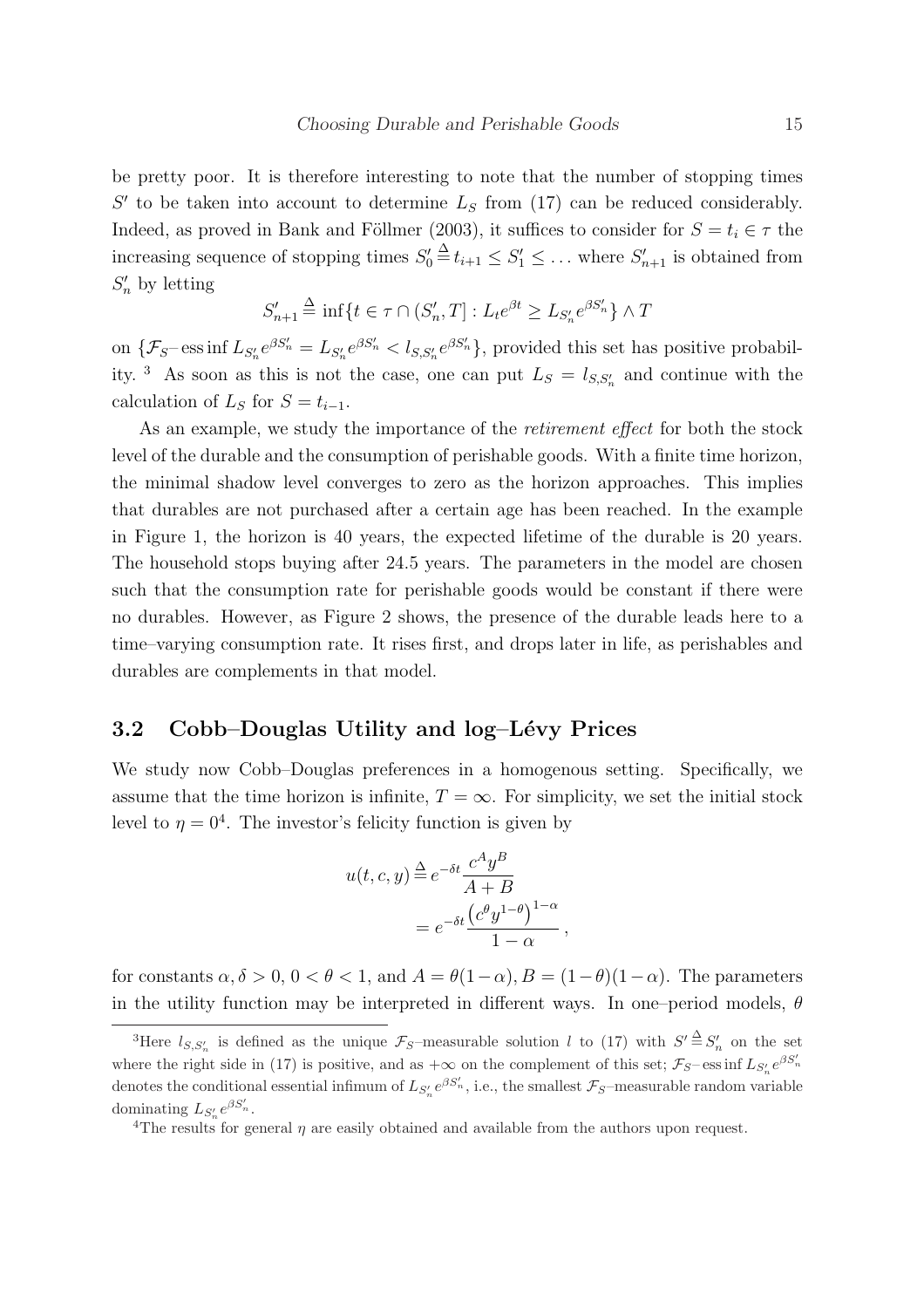corresponds to the fraction of wealth a Cobb–Douglas agent spends for the perishable good. The parameter  $\alpha$  describes in one–good models the inverse intertemporal elasticity of substitution as well as the degree of constant relative risk aversion. For our setting,  $\alpha$  will describe the complementarity or substitutability between durable and perishable goods. The parameter  $\delta$  measures the impatience of the investor.

We assume that price processes can be written as

(20) 
$$
\phi_t = e^{-X_t}, \psi_t = e^{-Y_t}
$$

for a Lévy process  $(X, Y)$  with  $X_0 = Y_0 = 0$ . This covers a range of models. From finance models that date back at least to Merton (1971), we are familiar with the case of  $X$  and  $Y$  being Brownian motion with drift. The class of Lévy processes includes also (compound) Poisson processes. The deterministic case, with  $X_t = r^{pt}$  and  $Y_t = r^{dt}$ , belongs to it as well, and analyzed in detail below. For a reference on Lévy processes, we suggest Bertoin (1996).

Before we present the general explicit solution in this case, one might want to recall that in the homothetic framework, it is enough to exhibit an optimal plan  $(c^*, D^*)$  for one specific wealth level  $w^*$  because the optimal plans for general wealth  $w$  are just constant multiples  $\frac{w}{w^*}(c^*, D^*)$  of this one reference solution. So, let us introduce the minimal level

(21) 
$$
L_t^* = \left(\frac{e^{-\delta t}}{\phi_t^A \psi_t^{1-A}}\right)^{\frac{1}{1-A-B}} = \left(\frac{e^{-\delta t}}{\phi_t^{\theta(1-\alpha)} \psi_t^{1-\theta(1-\alpha)}}\right)^{\frac{1}{\alpha}}.
$$

Set

$$
m^* \stackrel{\Delta}{=} \mathbb{E} \int_0^\infty e^{-\frac{\delta}{1-A}t} \,\phi_t^{-\frac{A}{1-A}} \left\{ \left( \sup_{u \le t} L_u^* e^{\beta u} \right) e^{-\beta t} \right\}^{-\frac{1-A-B}{1-A}} \, e^{-\beta t} \, dt \, .
$$

We will show below that  $L^*$  solves the minimal level equation (11) for the Lagrange multiplier

$$
\lambda^* \stackrel{\Delta}{=} \frac{A^A B^{1-A}}{A+B} (m^*)^{1-A}
$$

.

The corresponding optimal stock level is given by

$$
y_t^* \stackrel{\Delta}{=} \left(\sup_{u \le t} L_u^* e^{\beta u}\right) e^{-\beta t},
$$

from which one obtains the corresponding plan  $D^*$  for durables via (1), that is

(22) 
$$
D_t^* \stackrel{\Delta}{=} y_t^* + \int_0^t \beta y_s^* ds.
$$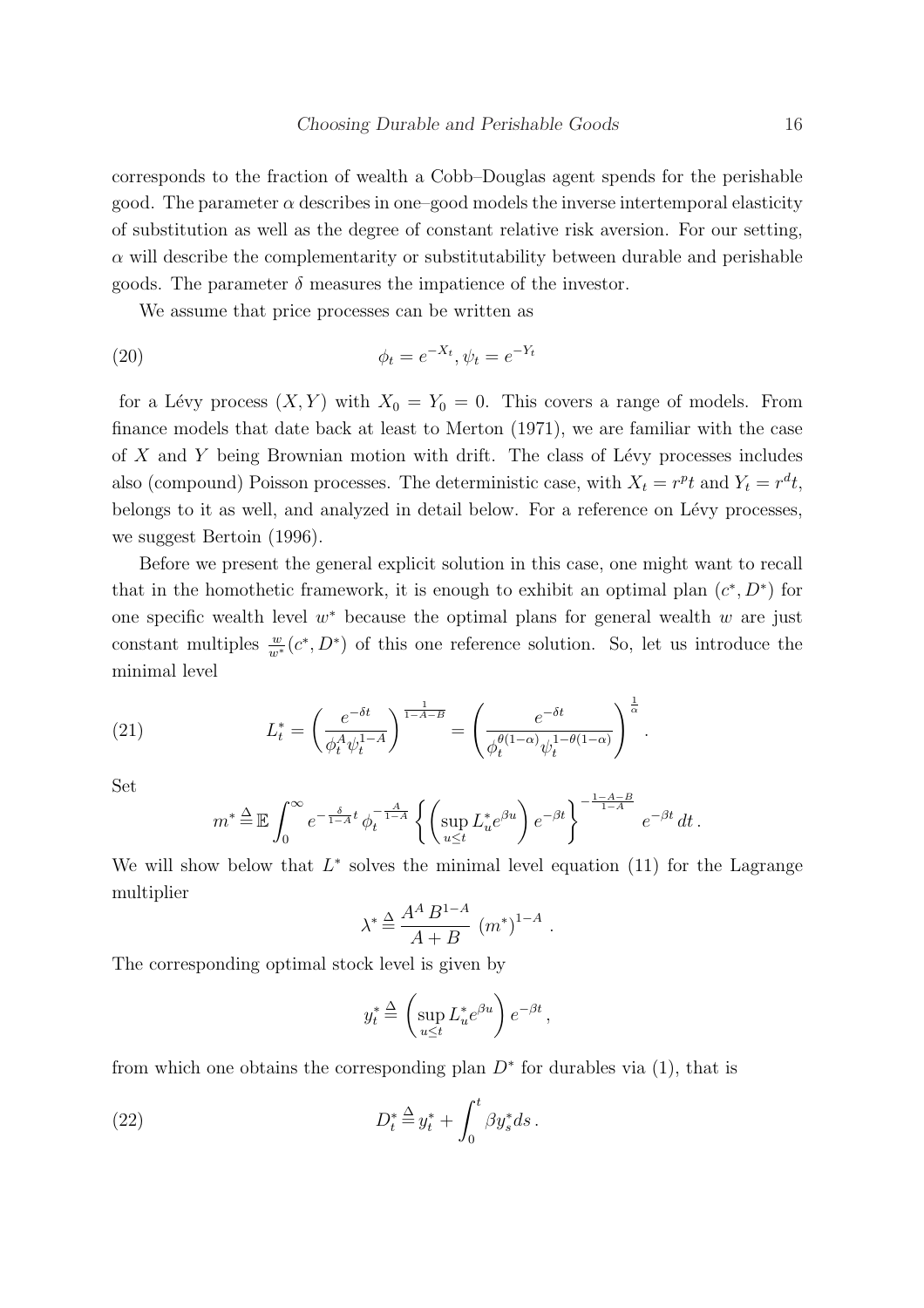The corresponding optimal plan for perishables is, as we shall show,

(23) 
$$
c_t^* \stackrel{\Delta}{=} \frac{A}{Bm^*} e^{-\frac{\delta}{1-A}t} \phi_t^{-\frac{1}{1-A}} (y_t^*)^{\frac{B}{1-A}}.
$$

Finally, denote by  $w^* \stackrel{\Delta}{=} \Psi(c^*, D^*)$  the price of the candidate solution. We assume  $w^*$  < ∞.

**Theorem 3.2** The consumption plan  $\left(\frac{w}{w^*}c^*, \frac{w}{w^*}D^*\right)$ ¢ is optimal for initial wealth w, where  $D^*$  is given by (22) and  $c^*$  by (23).

PROOF : Since the utility function is homothetic, it suffices to prove optimality for the specific wealth level  $w^*$ . In light of Theorem  $(2.3)$ , we just have to show, therefore, that  $L^*$  solves the minimal level equation (11) for Lagrange multiplier  $\lambda^*$ .

A straightforward calculation shows that the minimal level equation reduces to

$$
\mathbb{E}\left[\int_t^\infty e^{-\frac{\delta}{1-A}s-\frac{B\beta}{1-A}s}\phi_s^{-\frac{A}{1-A}}\left(\sup_{t\leq u\leq s}L_u^*e^{\beta u}\right)^{-\frac{1-A-B}{1-A}}\bigg|\mathcal{F}_t\right]=\lambda^{\frac{1}{1-A}}\frac{(A+B)^{\frac{1}{1-A}}}{A^{\frac{A}{1-A}}B}\psi_te^{-\beta t}.
$$

Write LS for the left side of the equation,  $l_t^* \triangleq \log(L_t^* e^{\beta t})$ , and set  $Z_t^1 \triangleq \frac{1}{1-t}$  $\frac{1}{1-A} \, \delta t + \frac{B}{1-A}$  $\frac{B}{1-A}$   $\beta t +$  $\frac{A}{1-A}X_t$ . With these definitions, we have

(24) 
$$
LS = \mathbb{E}\left[\int_t^{\infty} e^{-Z_s^1 - \sup_{t\leq u\leq s} \frac{1-A-B}{1-A}l_u^*} ds \middle| \mathcal{F}_t\right],
$$

As a linear combination of Lévy processes,  $(Z^1, l)$  is a Lévy process. We may therefore apply the strong Markov property and get

$$
LS = \left(\mathbb{E} \int_0^\infty e^{-Z_s^1 - \sup_{0 \le u \le s} \frac{1 - A - B}{1 - A} l_u^*} ds\right) e^{-Z_t^1 - \frac{1 - A - B}{1 - A} l_t^*} = m^* \psi_t e^{-\beta t}
$$

Therefore,  $L^*$  solves indeed the minimal level equation for the appropriate choice of  $\lambda$ , which is

$$
\lambda^* = \frac{A^A B^{1-A}}{A+B} (m^*)^{1-A} .
$$

The optimal shadow stock level depends on the ratio of personal discount factor  $e^{-\delta t}$ and a geometric weighted average of prices. Higher impatience implies a lower optimal shadow level, as the investor transfers wealth to the present. Naturally, the shadow level is decreasing in the durable's price. Depending on the sign of  $A$ , durable and perishable goods are substitutes or complements. When  $A < 0$  (or  $\alpha > 1$ ), then the shadow level for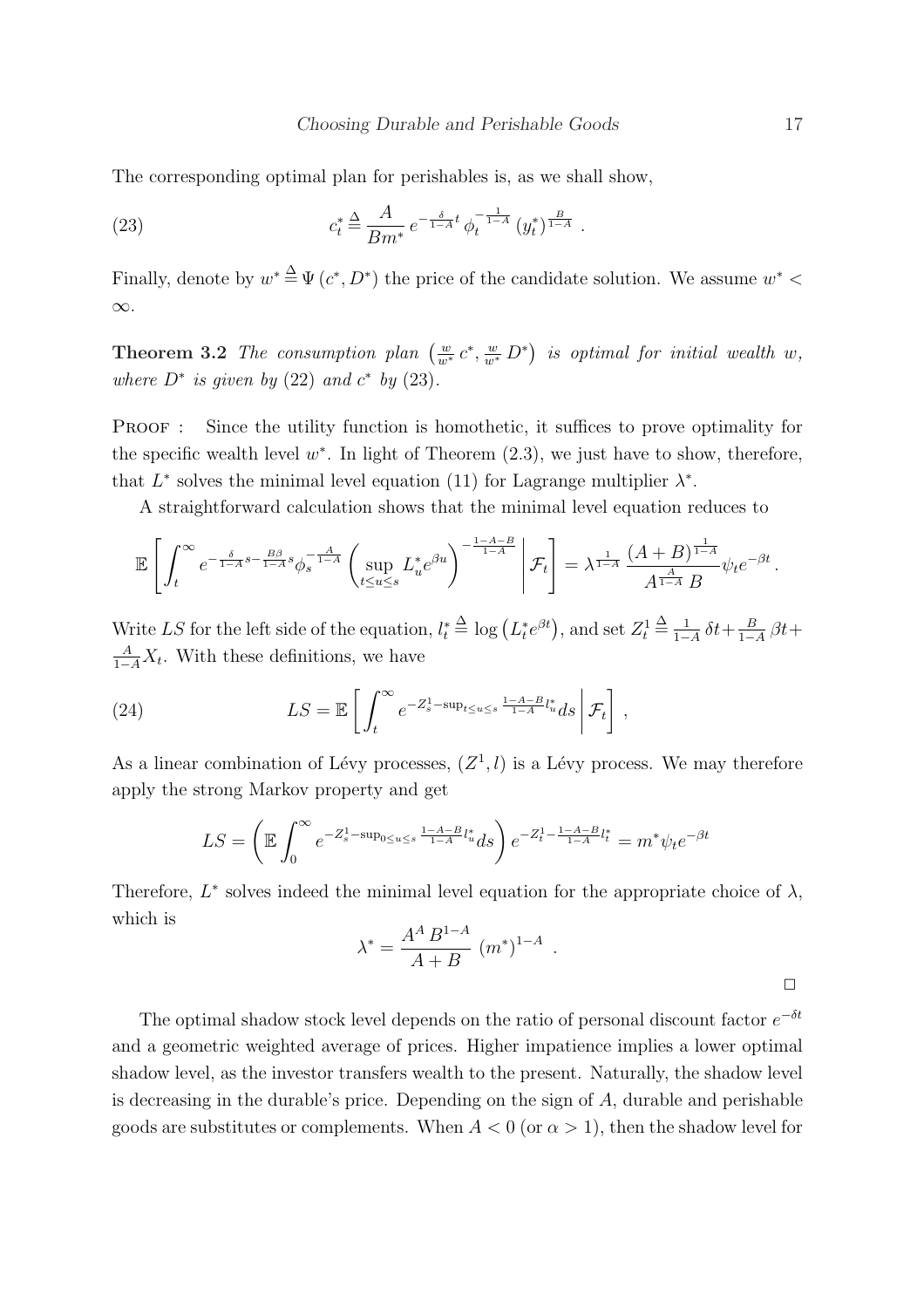the durable good increases in the perishable's price, and the goods are substitutes. For  $A > 0$  or  $\alpha < 1$ , they are complements. Thus, in addition to the familiar interpretation of  $\alpha$  as relative risk aversion or inverse intertemporal elasticity of substitution, a third interpretation arises here: The value of  $\alpha$  triggers complementarity or substitutability.

It is important to stress, however, that a local change in the shadow level need not influence the observed purchasing behavior. This occurs only when the change in the shadow level is positive, and this positive that the corresponding process  $(L_t e^{\beta t})$  reaches a new running maximum. In contrast to time–separable models, the purchasing behavior is not myopic in the sense that it depends only on current prices. Instead, current prices and the history of prices as summarized by the running maximum of the process  $(L_t e^{\beta t})$ form a sufficient statistic for consumption decisions. As is apparent from (23), this holds also true for the perishable good. The depreciation rate  $\beta$  determines the frequency of new durable purchases, as the following consideration shows. New durables are bought whenever the process  $(L_t e^{\beta t})$  reaches a new maximum. With a higher  $\beta$ , this occurs more frequently. At the same time, the amount of durables bought must be smaller, of course; we have a higher frequency and a lower amplitude of purchases when the depreciation rate increases.

Graphic Illustrations As an illustration, we consider the following case. The price of the perishable good is deterministic,  $\phi_t = e^{-r^p t}$  with  $r^p = 3\%$ . The price of the durable good is an exponential Brownian motion of the type  $\psi_t = e^{-\zeta W_t - \zeta^2/2t - r^d t}$  for a Brownian motion W, volatility  $\zeta = 8\%$  and interest rate  $r^d = 5\%$ . For the case of complements  $(\alpha = 0.5)$ , Figure 3 shows how the consumption rate of the perishable good and the stock level of the durable good go up and down together. In particular, good news on the durable market, resulting in new purchases of the good, have a considerable impact on the consumption rate of the perishable good. On the other hand, the picture changes dramatically if perishables are a substitute for durables  $(\alpha = 3.5)$ , as one can see from Figure 4.

The Figures 5 and 6 illustrate the impact of the expected lifetime of the durable good on optimal plans. Of course, a higher lifetime leads to less frequent purchases. In the case of substitutes, the corresponding impact on the consumption rate of the perishable good is dramatic.

The Figures 7 and 8 illustrate the role of the parameter  $\theta$ . When  $\theta$  is close to 1, the perishable's consumption rate is determined almost entirely by the perishable's price. For small  $\theta$ , the stock of the durable has an impact.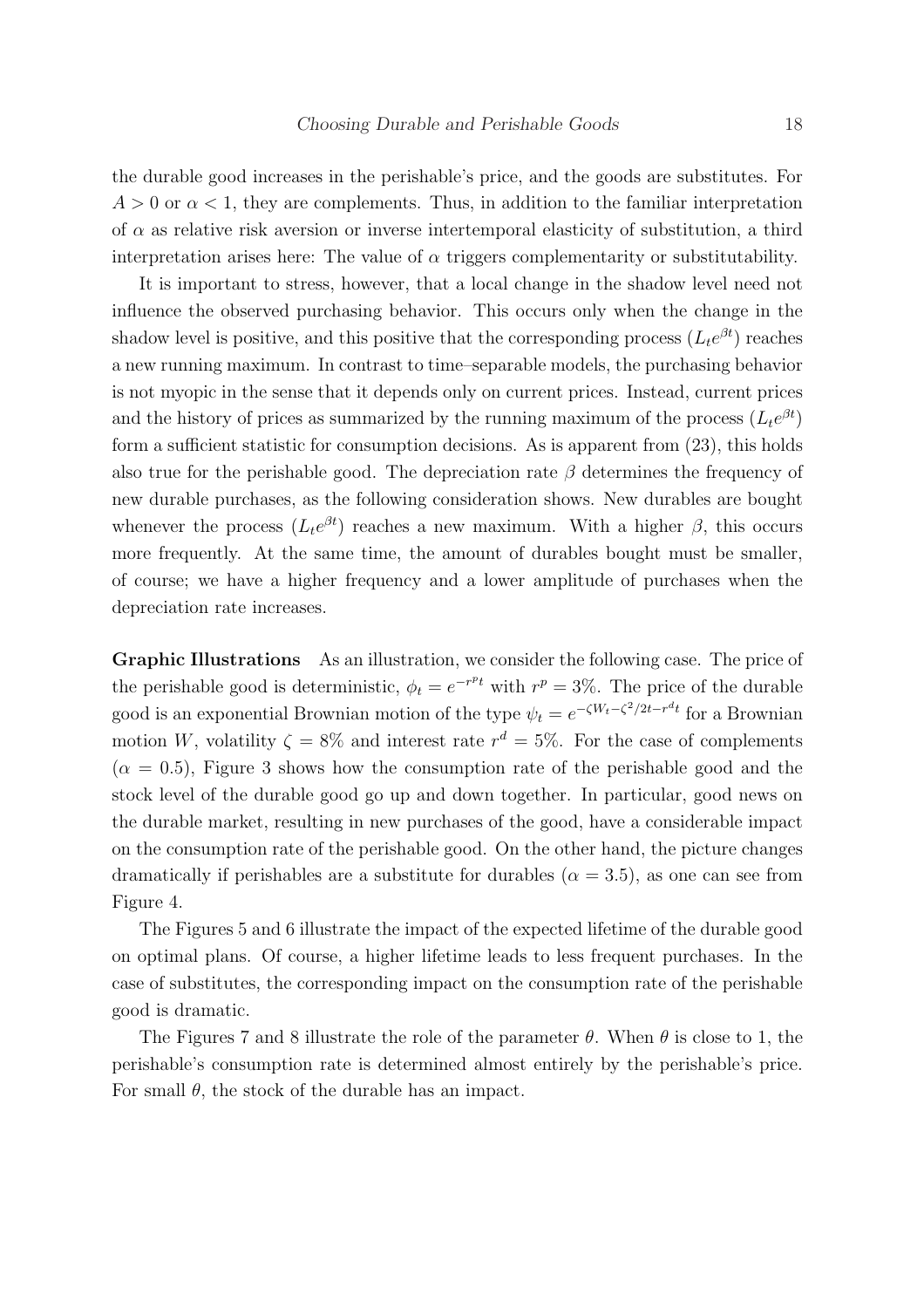The Deterministic Case A study of the deterministic case might improve one's understanding of the optimal consumption behavior. Assume that there is a constant own interest rate for the perishable good  $r^p$  as well as an own interest rate  $r^d$  for the durable, that is  $X_t = r^p t$ ,  $Y_t = r^d t$ . Then the optimal shadow level satisfies  $\log L_t^* =$  $const+\frac{1}{1-4}$  $1-A-B$ ∴<br>∶  $Ar^p + (1 - A)r^d - \delta$ ¢ t. Thus, the convex combination  $\bar{r} \stackrel{\Delta}{=} Ar^p + (1-A)r^d$ of interest rates and the time preference rate  $\delta$  govern the optimal shadow stock level. Patient investors  $(\delta \leq \bar{r})$  exhibit an increasing L, and thus the actual stock level coincides with the shadow level: The investor buys a bulk of a certain size at time 0 and increases the stock continuously at rate  $\beta + \frac{\bar{r}-\delta}{1-\bar{A}-\bar{B}}$  $\frac{\bar{r}-\delta}{1-A-B}$  afterwards in order to keep track of the increasing shadow level. This is, by the way, the solution one obtains in the frictionless world where the stock can be resold without any transaction costs. Impatient investors  $(\delta > \bar{r})$  also buy a bulk at time 0; however, their optimal shadow level is decreasing. When the durable depreciates slowly  $(\beta < \frac{\delta - \bar{r}}{1 - A - B})$ , the investor's stock level remains always above the optimal shadow level after the initial purchase, and he never buys the durable again. For relatively short–lived durables  $(\beta > \frac{\delta - \bar{r}}{1 - A - B})$ , the investor has to compensate the large losses due to depreciation by purchasing continuously at rate  $\beta - \frac{\delta - \bar{r}}{1 - 4}$  $\frac{\delta - \bar{r}}{1-A-B}$  in order to keep the actual stock equal to the optimal shadow level. The reader is referred to Bank and Riedel (2000) for comparison with the case of one durable good.

# Appendix

PROOF OF THEOREM 2.4 : The proof consists essentially in an application of the results in Bank and ElKaroui (2002). To see this, put  $X \stackrel{\Delta}{=} \lambda \psi 1_{[0,T)}$  and define

$$
f(\omega, t, l) \stackrel{\Delta}{=} \begin{cases} v(t, \lambda \phi_t(\omega), -1/l) & \text{if } l < 0, \\ -e^{-t}l & \text{if } l \ge 0. \end{cases}
$$

By our assumptions on  $\psi$ ,  $\phi$ , and u, these choices of X and f satisfy the assumptions made in Bank and ElKaroui (2002). Indeed,  $\psi$  is lower–semi continuous in expectation and dominated by an integrable random variable, thus of 'class  $(D)$ '. Moreover,  $f(., ., l)$  is progressively measurable (even optional) and  $\mathbb{P}\otimes dt$ –integrable for fixed l; for fixed  $(\omega, t)$ ,  $f(\omega, t, \cdot)$  is strictly decreasing from  $+\infty$  to  $-\infty$  over R since v is strictly decreasing by strict concavity of  $u(t, \dots)$  with  $v(t, \phi, 0+) = +\infty$  and  $v(t, \phi, +\infty) = 0$  for any  $(t, \phi)$  by assumption. Hence, we may apply Theorem 2 in Bank and ElKaroui (2002) to obtain existence of a progressively measurable process  $\tilde{L}$  with upper–right continuous paths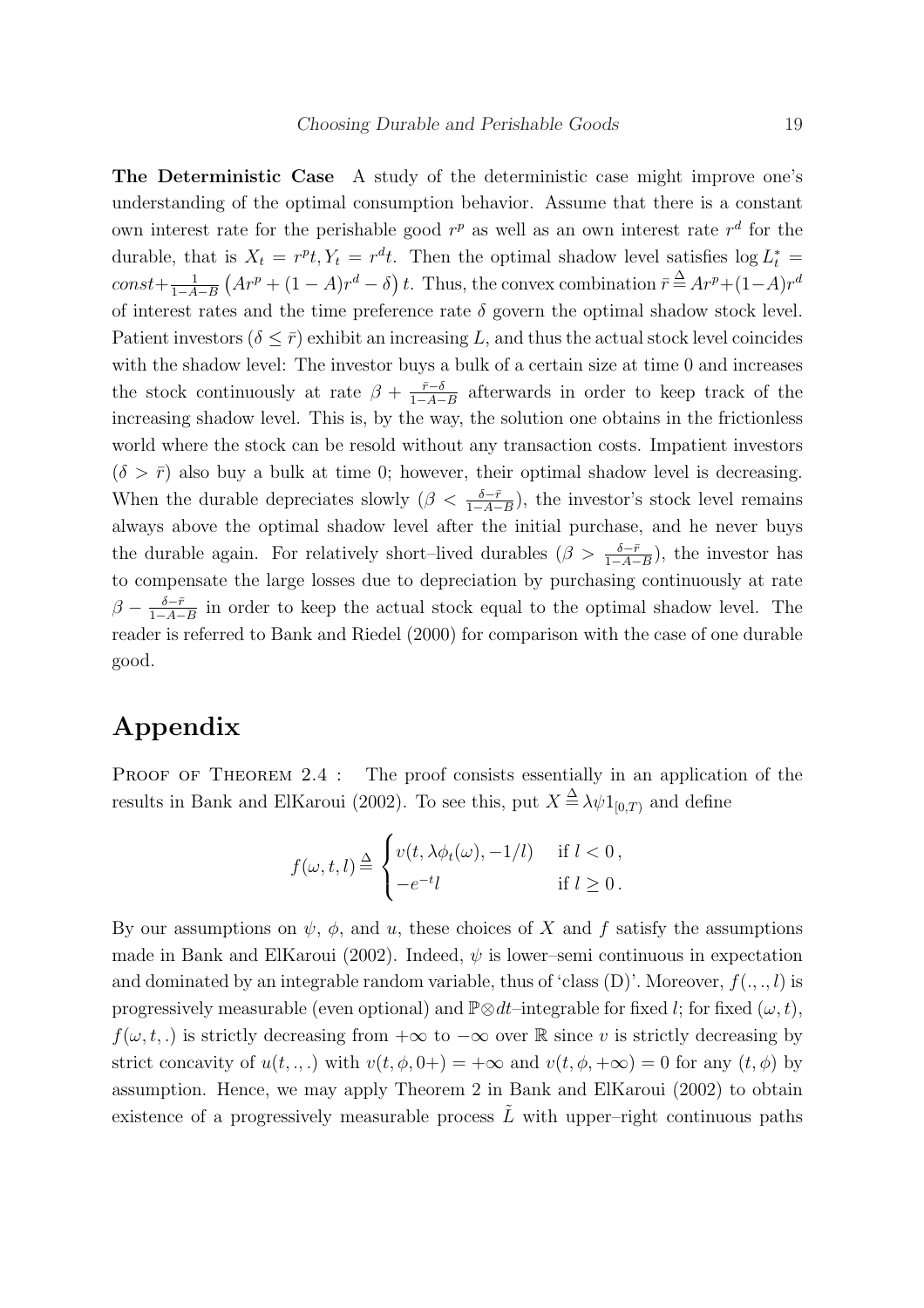such that

(25) 
$$
X_S = \mathbb{E}\left[\int_S^T f(t, \sup_{S \le v \le t} \tilde{L}_v) dt \, \middle| \, \mathcal{F}_S\right]
$$

for any stopping time  $S < T$ . Theorem 1 in the same paper yields a characterization of this process:  $\tilde{L}_S = \operatorname{ess\,inf}_{S'} \tilde{l}_{S,S'}$  where S' varies over all stopping times taking values in  $(S, T]$  and where  $\tilde{l}_{S, S'}$  is the unique  $\mathcal{F}_{S}$ –measurable solution to

(26) 
$$
\mathbb{E}\left[\int_{S}^{T} f(t,\tilde{l}_{S,S'}) dt \, \bigg| \, \mathcal{F}_{S}\right] = \mathbb{E}\left[X_{S} - X_{T} | \, \mathcal{F}_{S}\right].
$$

Since  $X > 0$  on  $[0, T)$ , it follows that  $\tilde{L} < 0$  almost surely. Hence, putting  $L_t \stackrel{\Delta}{=} -e^{-\beta t}/\tilde{L}_t$ allows us to transform equation (25) into our minimal level equation (11). Similarly, the characterization (18) is obtained from (26) by noting that  $l_{S,S'} = -e^{-\beta S}/l_{S,S'}$  satisfies (17) if the right side in (26) (or equivalently (17)) is non-negative.  $\Box$ 

PROOF OF THEOREM 3.1 : Let  $(c^{\tau}, D^{\tau}) \in \mathcal{B}(w)$  denote the optimal consumption plan in the constrained economy where the market for the durable good opens only at the dates  $t \in \tau$ . It is clear that  $U(c^{\tau}, D^{\tau}) \leq U(c^*, D^*)$  where  $(c^*, D^*)$  denotes the optimal plan  $(c^*, D^*) \in \mathcal{B}(w)$  in the unconstrained economy. To prove that  $U(c^{\tau}, D^{\tau}) \to$  $U(c^*, D^*)$  for  $||\tau|| \to 0$ , define the constraint plan for durables  $D^{*,\tau} \triangleq \sum_{i=0}^n D_{t_i}^* 1_{[t_i,t_{i+1})}$ and consider the rescaled plan  $(k^{\tau}c^*, k^{\tau}D^{*,\tau})$  with  $k^{\tau} \stackrel{\Delta}{=} w/\Pi(c^*, D^{*,\tau})$ . This plan is budget feasible in the constrained economy and its utility is therefore less than or equal to  $U(c^{\tau}, D^{\tau})$ . Hence, it suffices to prove  $\liminf_{\|\tau\|\to 0} U(k^{\tau}c^*, k^{\tau}D^{*,\tau}) \geq U(c^*, D^*)$ . As  $||\tau|| \to 0$ , the plan  $D^{*,\tau}$  almost surely tends to  $D^*$  in every point t of continuity of  $D^*$ . This implies that almost surely

$$
\int_0^T e^{-\int_0^t r_s ds} dD_t^{*,\tau} = e^{-\int_0^T r_s ds} D_T^{*,\tau} + \int_0^T D_t^{*,\tau} r_t e^{-\int_0^t r_s ds} dt
$$

converges to  $\int_0^T e^{-\int_0^t r_s ds} dD_t^*$  from below. Hence, the costs  $\mathbb{E} \int_0^T$  $\int_0^T \psi_t \, dD_t^{*,\tau} =$  $\mathbb{E} \int_0^T$  $\int_0^T e^{-\int_0^t r_s ds} dD_t^{*,\tau}$  for  $D^{*,\tau}$  tend to the costs of  $D^*$  by monotone convergence. This entails  $k^{\tau} \to 1$  for  $||\tau|| \to 0$ . Hence, we also have  $k^{\tau}D^{*,\tau} \to D^*$  almost surely in every point of continuity of  $D^*$ . This yields  $u(t, k^{\tau} c_t^*, y_t^{k^{\tau} D^{*,\tau}}) \to u(t, c_t^*, y_t^{D^*}) \mathbb{P} \otimes dt$ -almost everywhere, and so we have indeed  $\liminf_{\|\tau\|\to 0} U(k^{\tau}c^*, k^{\tau}D^{*,\tau}) \geq U(c^*, D^*)$  by Fatou's  $l$ emma.  $\Box$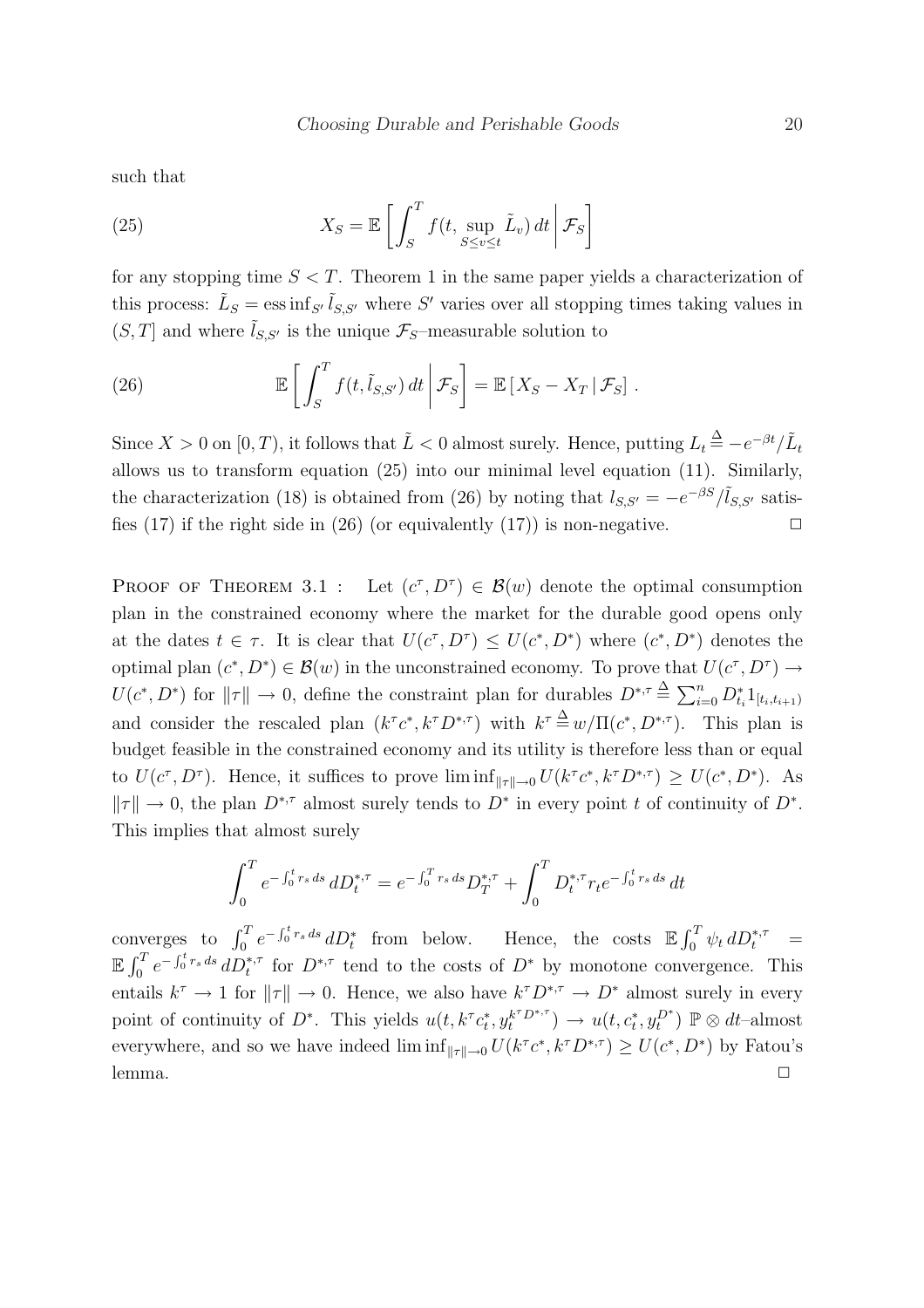## References

- Akerlof, G. (1970): "The Market for Lemons: Quality Uncertainty and the Market Mechanism," Quarterly Journal of Economics, 89, 488–500.
- ARROW, K. J. (1968): "Optimal Capital Policy with Irreversible Investment," in Value, Capital, and Growth, Essays in Honor of Sir John Hicks, ed. by J. N. Wolfe, pp. 1–19. Edinburgh University Press, Edinburgh.
- Bank, P., and N. ElKaroui (2002): "A Stochastic Representation Theorem with Applications to Optimization and Obstacle Problems," Annals of Probability, p. to appear.
- BANK, P., AND H. FÖLLMER (2003): "American Options, Multi-Armed Bandits, and Optimal Consumption Plans: A Unified View," in Paris–Princeton Lectures in Financial Mathematics, p. to appear. Springer, New York, Heidelberg.
- BANK, P., AND F. RIEDEL (2000): "Non-Time Additive Utility Optimization the Case of Certainty," Journal of Mathematical Economics, 33, 271–290.
- (2001): "Optimal Consumption Choice Under Uncertainty with Intertemporal Substitution," Annals of Applied Probability, 11, 750–788.
- BERTOIN, J. (1996): Lévy Processes. Cambridge University Press.
- Cuoco, D., and H. Liu (2000): "Optimal Consumption of a Divisible Durable Good," Journal of Economic Dynamics and Control, 24, 561–613.
- DAMGAARD, A., B. FUGLSBJERG, AND C. MUNK (2000): "Optimal Consumption and Investment Strategies with a Perishable and an Indivisible Durable Consumption Good," Preprint.
- DETEMPLE, J., AND C. GIANNIKOS (1996): "Asset and Commodity Prices with Multi-Attribute Durable Goods," Journal of Economic Dynamics and Control, 20, 1451– 1504.
- DUNN, K., AND K. SINGLETON (1986): "Modeling the Term Structure of Interest Rates under Non–Separable Utility and Durability of Goods," Journal of Financial Economics, 17, 27–55.
- Grossman, S., and G. Laroque (1990): "Asset Pricing and Optimal Portfolio Choice in the Presence of Illiquid Durable Consumption Goods," Econometrica, 58, 25–51.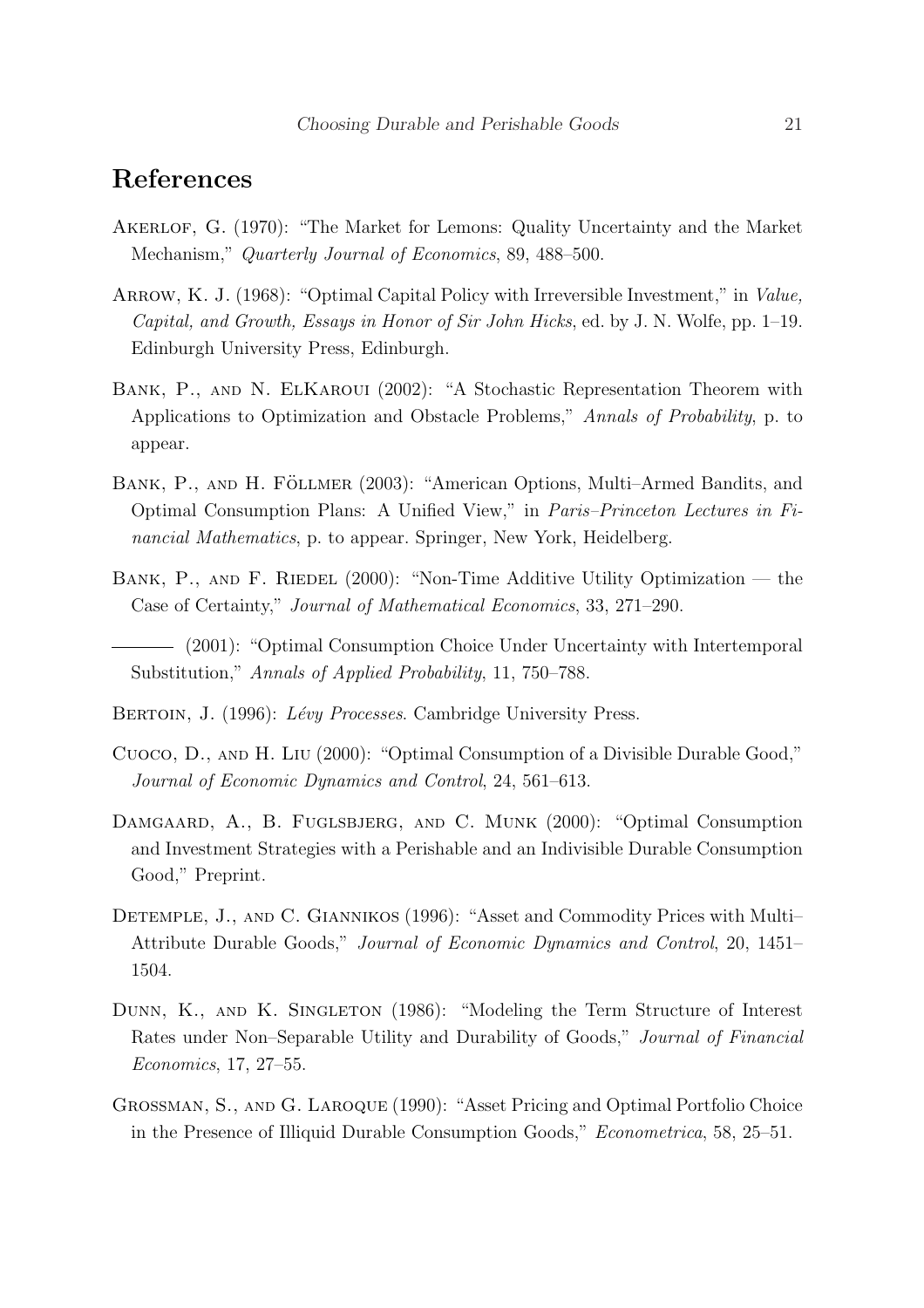- HALL, R. (1978): "Stochastic Implications of the Life–Cycle permanent Income Hypothesis: Theory and Evidence," Journal of Political Economy, 86, 971–987.
- Hindy, A., and C.-F. Huang (1993): "Optimal Consumption and Portfolio Rules with Durability and Local Substitution," *Econometrica*, 61, 85–121.
- Hindy, A., C.-F. Huang, and D. Kreps (1992): "On Intertemporal Preferences in Continuous Time — the Case of Certainty," Journal of Mathematical Economics, 21, 401–440.
- Mamaysky, H. (2001): "Interest Rates and the Durability of Consumption Goods," Yale School of Management, Working Paper.
- Mankiw, N. (1982): "Hall's Consumption Hypothesis and Durable Goods," Journal of Monetary Economics, 10, 417–425.
- Merton, R. C. (1971): "Optimum Consumption and Portfolio Rules in a Continuous-Time Model," Journal of Economic Theory, 3, 373–413.
- PINDYCK, R. S. (1991): "Irreversibility, Uncertainty, and Investment," Journal of Economic Literature, 29, 1110–1148.

PETER BANK Institut für Mathematik Humboldt–Universität zu Berlin Unter den Linden 6 D–10099 Berlin, Germany E-mail: pbank@mathematik.hu-berlin.de

Frank Riedel Economics Dept. 573 Serra Mall Stanford University Stanford, CA, USA E-mail: riedel@stanford.edu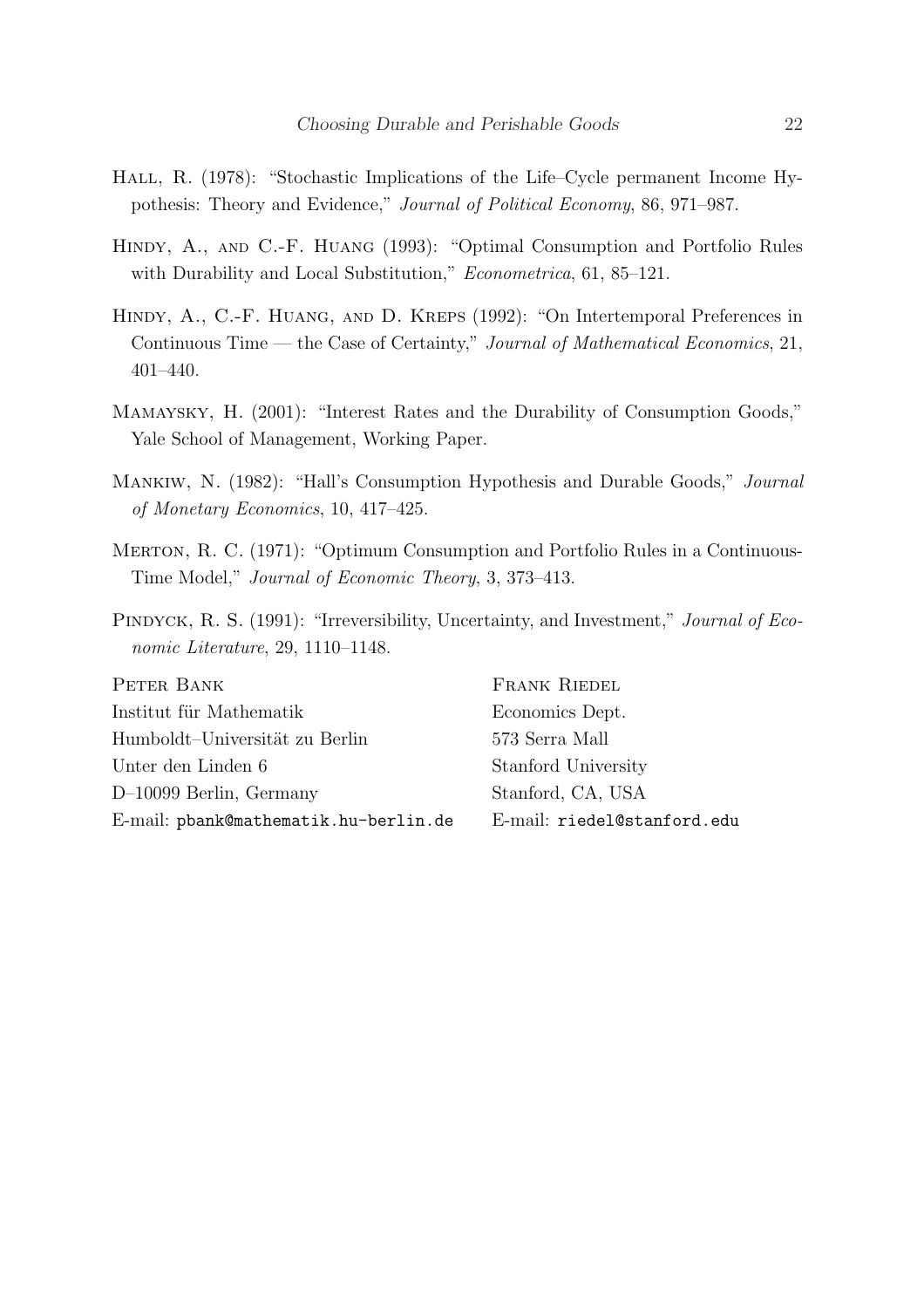

Figure 1: This picture illustrates the retirement effect for the optimal shadow and actual stock level of the durable. The horizon of the agent is 40 years. The consumer accumulates durables until a certain age (24.5) when he stops buying altogether. The expected lifetime of the durable is  $1/\beta = 20$ . Parameters of the utility function are are  $\theta = .8, \alpha = .5, \delta = 0.02$ . The price of the perishable has  $X_t = -r^p t$  with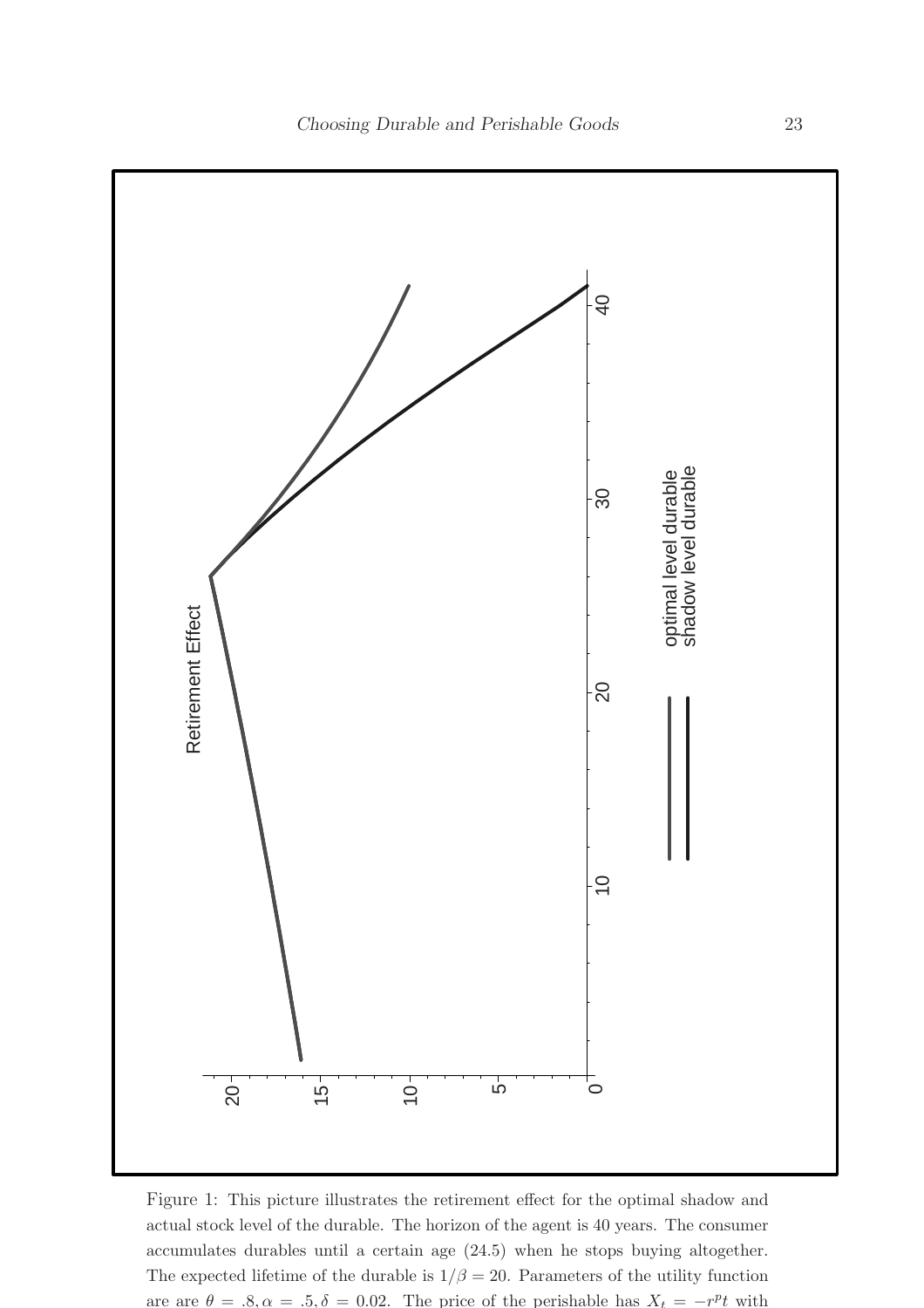

Figure 2: This picture illustrates the retirement effect for the optimal consumption rate of the perishable good. The horizon of the agent is 40 years. Without durables, the consumption rate would be flat. The presence of durables induces a hump due to complementarity effects. Parameters of the utility function are are  $\theta = .8, \alpha =$ .5,  $\delta = 0.02$ . The price of the perishable has  $X_t = -r^p t$  with  $r^p = 0.02$ . the price of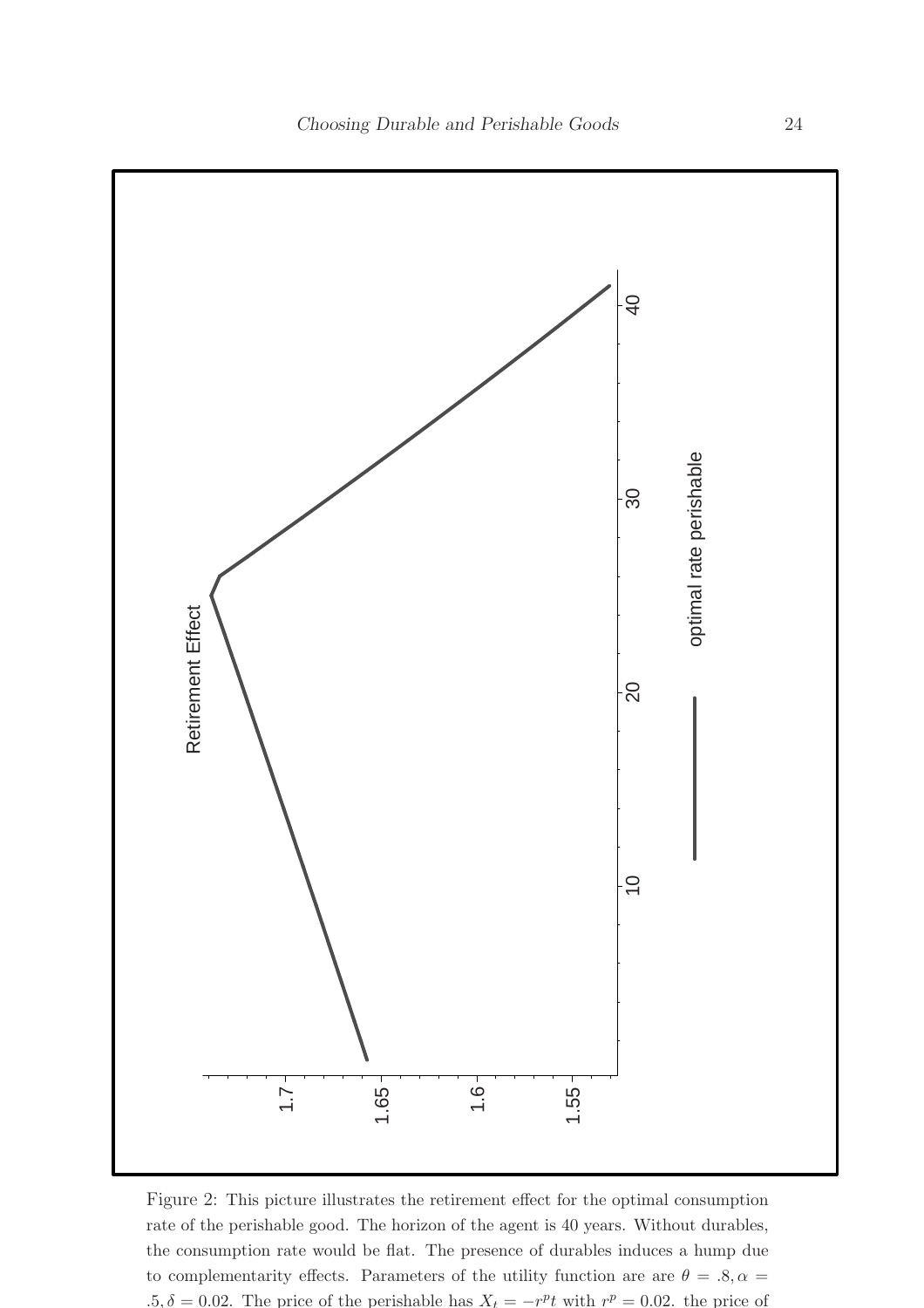

Figure 3: This picture illustrates nicely the comovement of durables and perishables when they are complements. Optimal shadow and actual stock level of the durable. Parameters are  $\theta = .3, \alpha = .5, \beta = .01, \delta = 0.03$ . The price of the perishable has  $X_t = -r^p t$  with  $r^p = 0.03$ . the price of the durable good has  $Y_t = \zeta W_t - \frac{\zeta^2}{2}$  $\frac{c_2}{2}t - r^d t,$ with  $\zeta = 0.08$  and  $r^d = 0.05$ . W is a Brownian motion.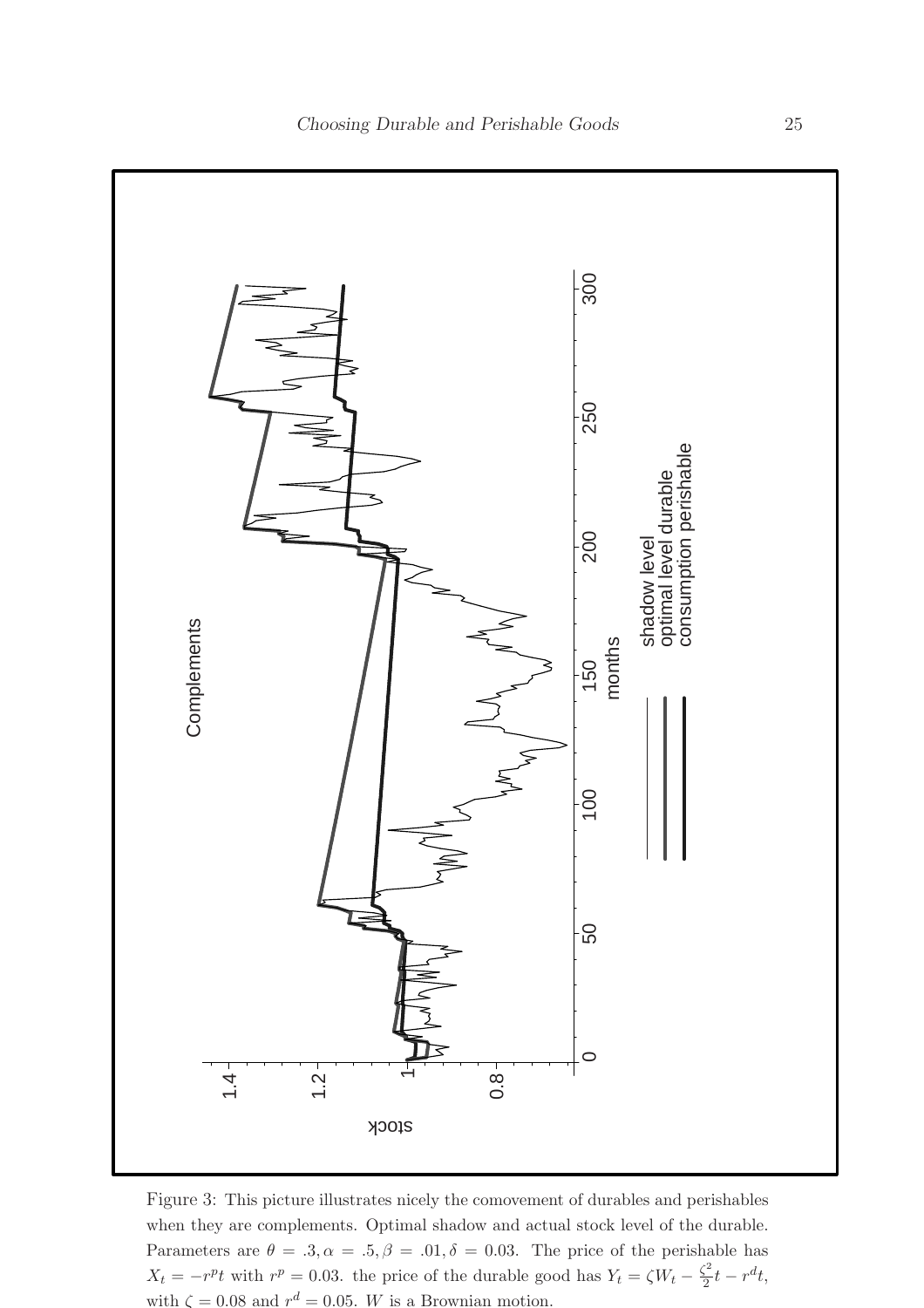

Figure 4: This picture illustrates nicely the comovement of durables and perishables when they are substitutes. Optimal shadow and actual stock level of the durable. Parameters are  $\theta = .3, \alpha = 3.5, \beta = .01, \delta = 0.03$ . The price of the perishable has  $X_t = -r^p t$  with  $r^p = 0.04$ . the price of the durable good has  $Y_t = \zeta W_t - \frac{\zeta^2}{2}$  $\frac{c_2}{2}t - r^d t,$ with  $\zeta = 0.08$  and  $r^d = 0.05$ . W is a Brownian motion.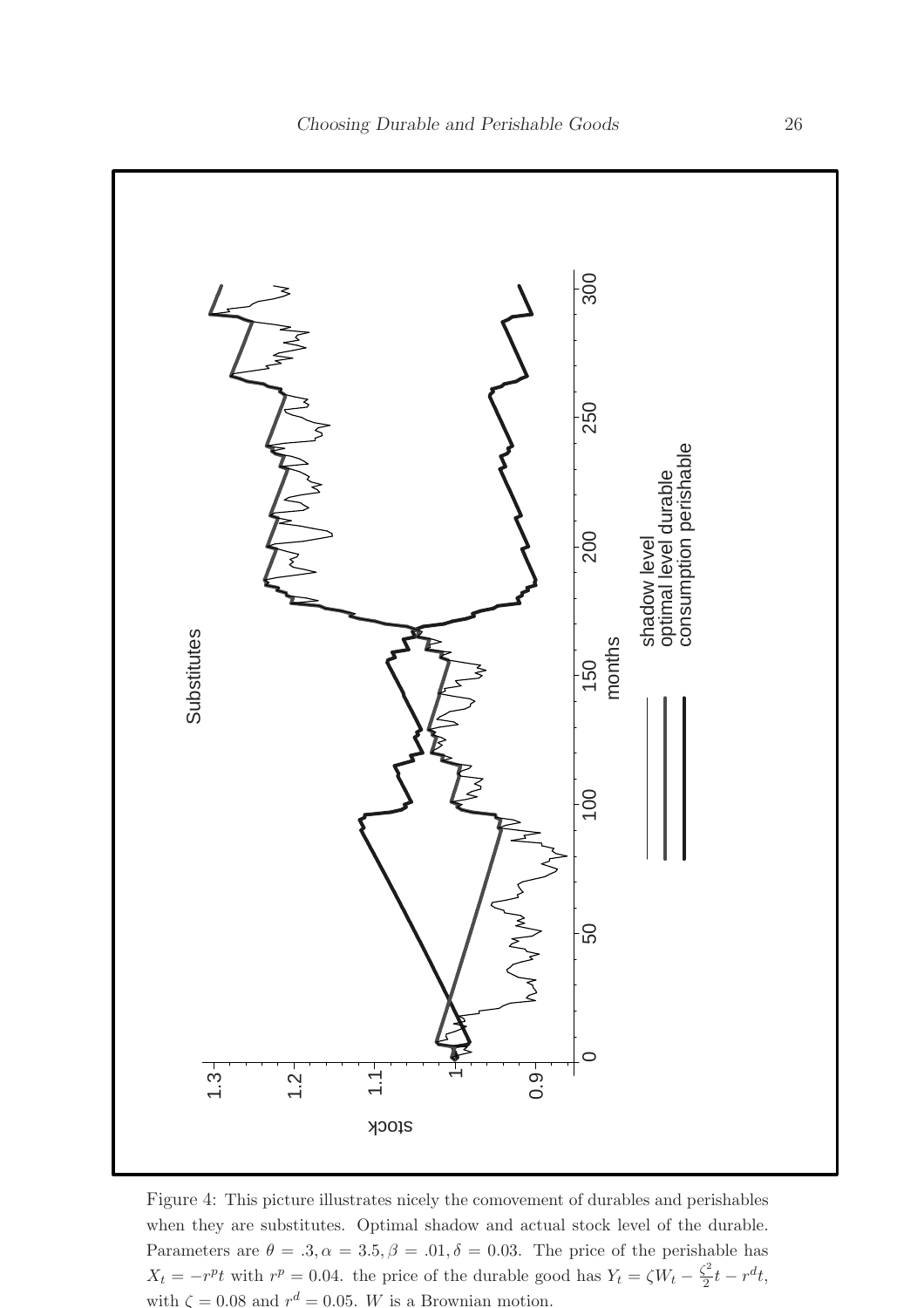

Figure 5: This picture illustrates the impact of expected lifetime of the durable good on consumption plans. Expected lifetime is 100 months. Optimal shadow and actual stock level of the durable. Parameters are  $\theta = .3, \alpha = 3.5, \beta = .01, \delta = 0.03$ . The price of the perishable has  $X_t = -r^p t$  with  $r^p = 0.04$ . the price of the durable good has  $Y_t = \zeta W_t - \frac{\zeta^2}{2}$  $\sum_{i=1}^{2} t - r^d t$ , with  $\zeta = 0.08$  and  $r^d = 0.05$ . W is a Brownian motion.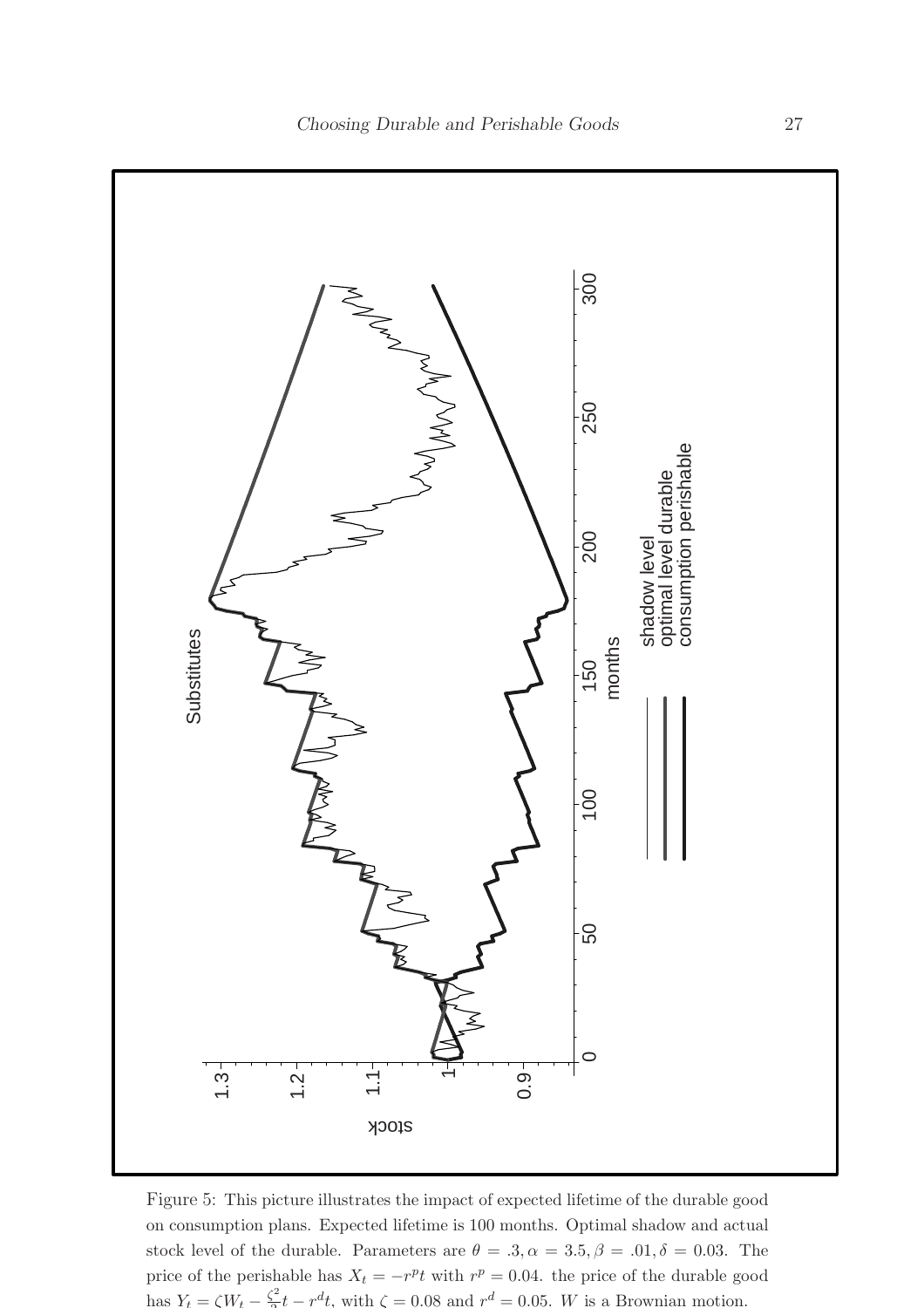

Figure 6: This picture illustrates the impact of expected lifetime of the durable good on consumption plans. Here, expected lifetime is 33 months. Optimal shadow and actual stock level of the durable. Parameters are  $\theta = .3, \alpha = 3.5, \beta = .03, \delta = 0.03$ . The price of the perishable has  $X_t = -r^p t$  with  $r^p = 0.04$ . the price of the durable good has  $Y_t = \zeta W_t - \frac{\zeta^2}{2}$  $\frac{r^2}{2}t - r^d t$ , with  $\zeta = 0.08$  and  $r^d = 0.05$ . W is a Brownian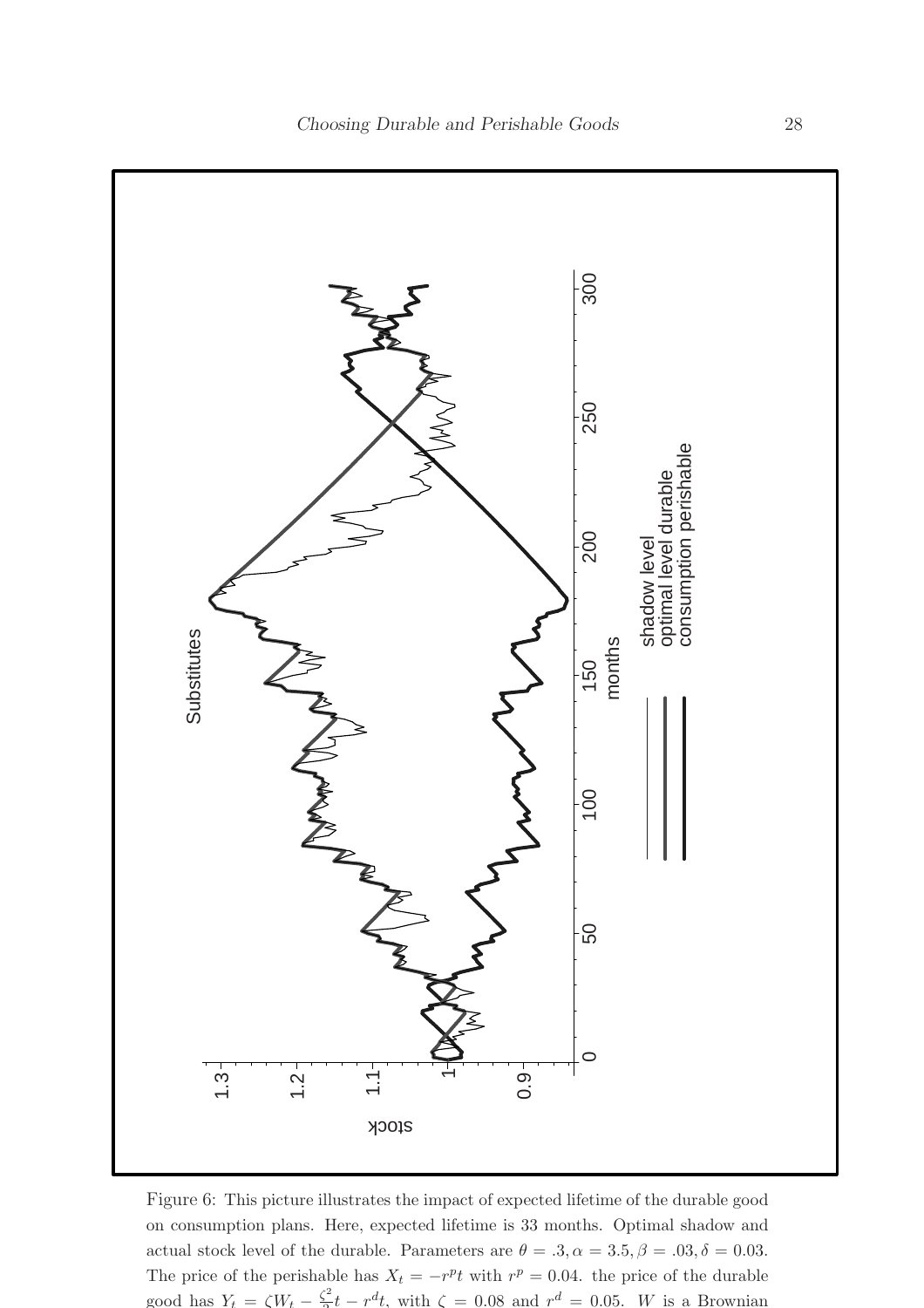

Figure 7: This picture illustrates the impact of the parameter  $\theta$ . Parameters are  $\theta = .9, \alpha = 0.5, \beta = .03, \delta = 0.03$ . The price of the perishable has  $X_t = -r^p t$  with  $r^p = 0.04$ . the price of the durable good has  $Y_t = \zeta W_t - \frac{\zeta^2}{2}$  $\frac{\Sigma^2}{2}t - r^d t$ , with  $\zeta = 0.08$  and  $r^d = 0.05$ . W is a Brownian motion.